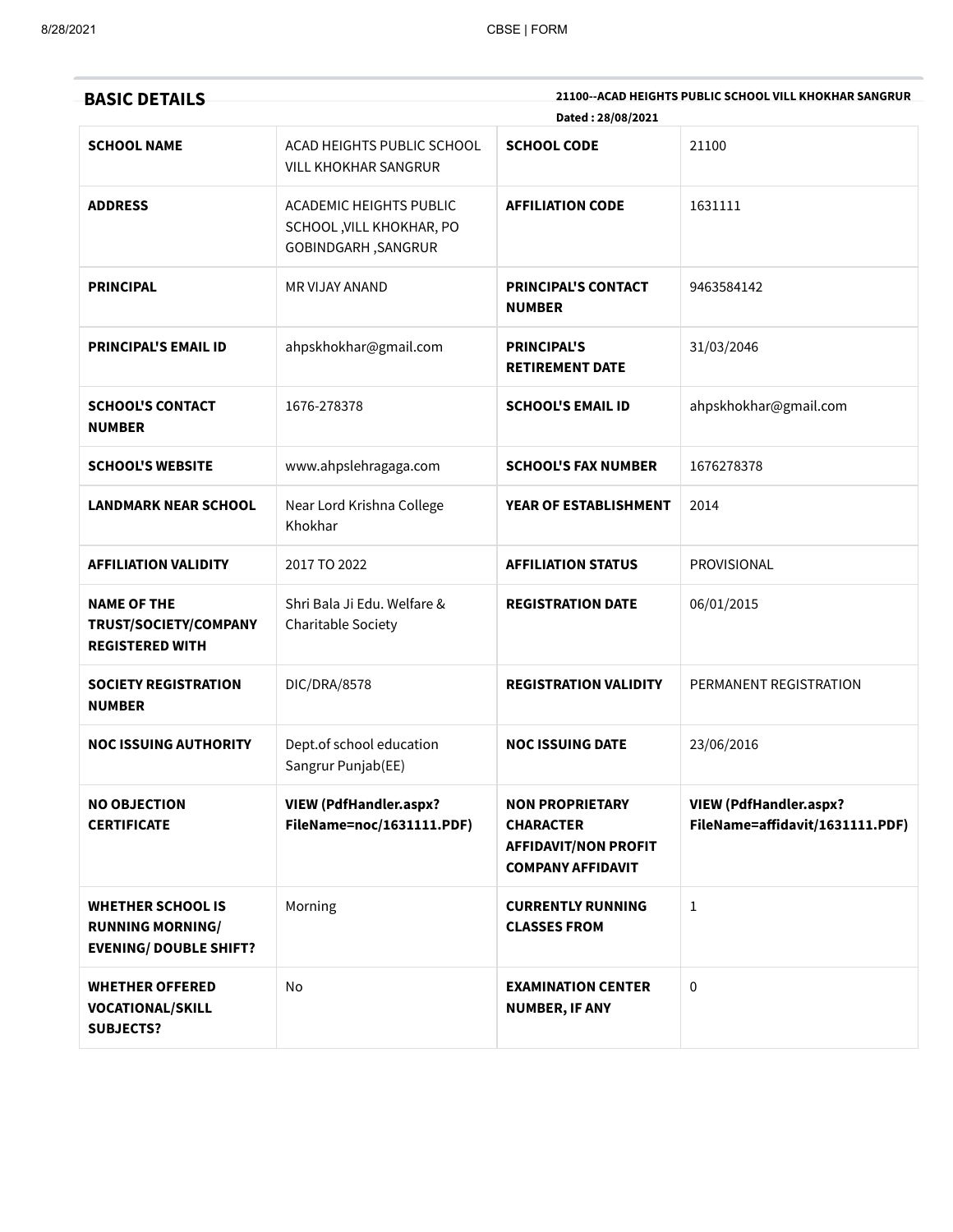| <b>FACULTY DETAILS</b>                                                                                                                                                                                                        | Dated: 28/08/2021 | 21100--ACAD HEIGHTS PUBLIC SCHOOL VILL KHOKHAR SANGRUR                                       |            |
|-------------------------------------------------------------------------------------------------------------------------------------------------------------------------------------------------------------------------------|-------------------|----------------------------------------------------------------------------------------------|------------|
| <b>TOTAL NUMBER OF TEACHERS (ALL CLASSES)</b>                                                                                                                                                                                 | 27                | <b>NUMBER OF PGTS</b>                                                                        | 12         |
| <b>NUMBER OF TGTs</b>                                                                                                                                                                                                         | 07                | <b>NUMBER OF PRTS</b>                                                                        | 5          |
| <b>NUMBER OF PETS</b>                                                                                                                                                                                                         | $\mathbf{1}$      | <b>OTHER NON-</b><br><b>TEACHING STAFF</b>                                                   | 4          |
| NUMBER OF MANDATORY TRAINING QUALIFIED TEACHERS                                                                                                                                                                               | 5                 | <b>NUMBER OF</b><br><b>TRAININGS ATTENDED</b><br><b>BY FACULTY SINCE</b><br><b>LAST YEAR</b> | 07         |
| <b>WHETHER SPECIAL EDUCATOR APPOINTED?</b>                                                                                                                                                                                    | <b>YES</b>        | <b>WHETHER</b><br><b>COUNSELLOR AND</b><br><b>WELLNESS TEACHER</b><br><b>APPOINTED?</b>      | <b>YES</b> |
| HAS MANDATORY TRAINING OF TEACHERS AS PER THE TRAINING POLICY (SECTION-16 OF<br><b>AFFILIATION BYE-LAWS)</b><br>(http://cbseaff.nic.in/cbse_aff/attachment/onlineservices/affiliation-Bye-Laws.pdf) BEEN<br><b>COMPLETED?</b> | <b>YES</b>        | <b>NUMBER OF NTTs</b>                                                                        | 03         |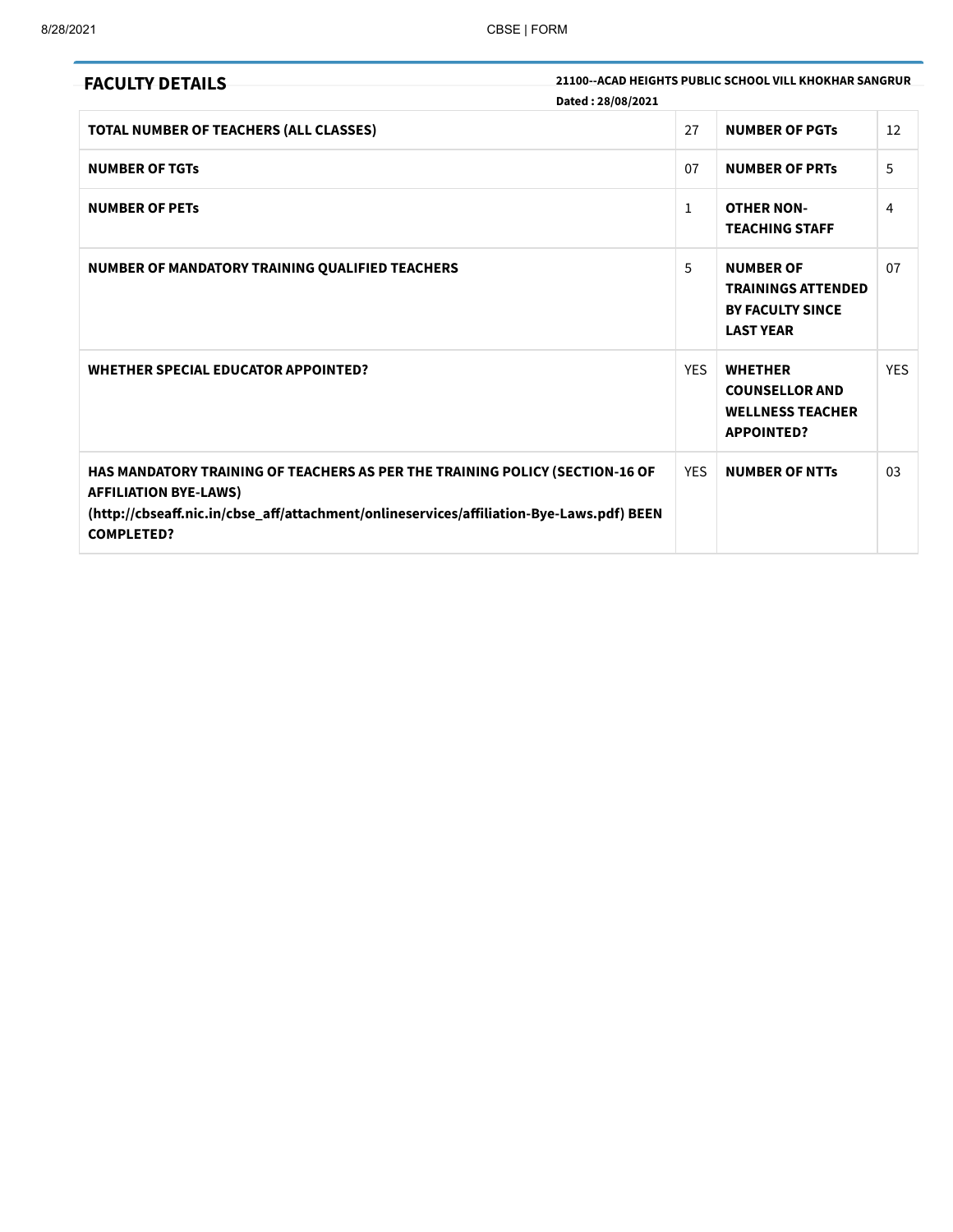|              | <b>STUDENT DETAILS</b>          | Dated: 28/08/2021             | 21100--ACAD HEIGHTS PUBLIC SCHOOL VILL KHOKHAR SANGRUR |
|--------------|---------------------------------|-------------------------------|--------------------------------------------------------|
| <b>CLASS</b> | <b>TOTAL NUMBER OF SECTIONS</b> | <b>TOTAL PER CLASS INTAKE</b> | <b>TOTAL NUMBER OF STUDENTS</b>                        |
| $\mathbf{1}$ | $\mathbf{1}$                    | 29                            | 29                                                     |
| $\mathbf{2}$ | $\mathbf{1}$                    | 20                            | 20                                                     |
| $\mathbf{3}$ | $\mathbf{1}$                    | 20                            | 20                                                     |
| 4            | $\mathbf{1}$                    | 15                            | 15                                                     |
| 5            | $\mathbf{1}$                    | 20                            | 20                                                     |
| $\bf 6$      | $\mathbf{1}$                    | 24                            | 24                                                     |
| $\bf 7$      | $\mathbf{1}$                    | 09                            | 09                                                     |
| $\pmb{8}$    | $\mathbf{1}$                    | 20                            | $20\,$                                                 |
| 9            | $\mathbf{1}$                    | 22                            | 22                                                     |
| 10           | $\mathbf{1}$                    | 35                            | $35\,$                                                 |
| ${\bf 11}$   | $\mathbf{3}$                    | 25                            | 25                                                     |
| 12           | $\mathbf{3}$                    | 38                            | 38                                                     |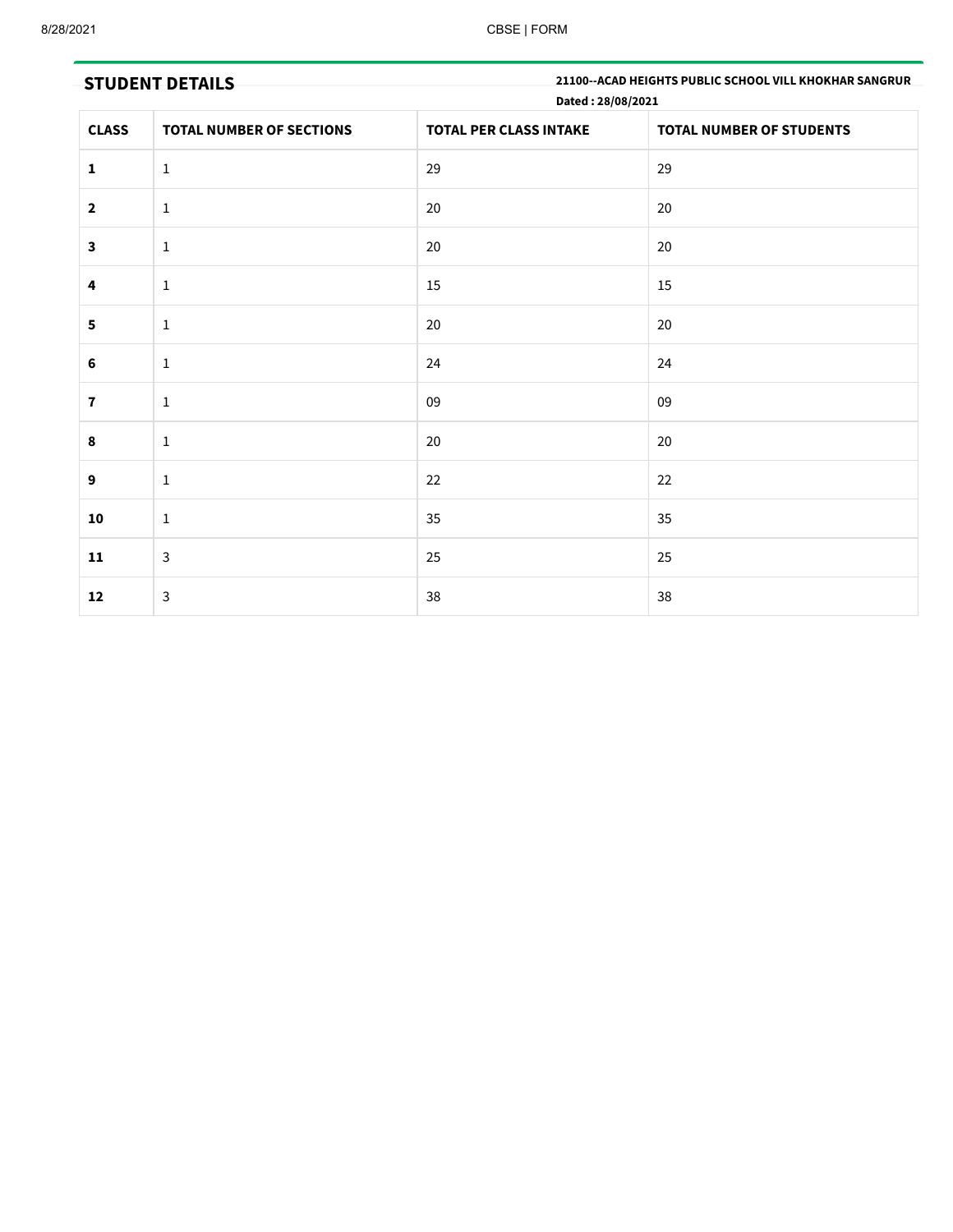| <b>ACADEMIC DETAILS</b>              | 21100--ACAD HEIGHTS PUBLIC SCHOOL VILL KHOKHAR SANGRUR<br>Dated: 28/08/2021 |
|--------------------------------------|-----------------------------------------------------------------------------|
| <b>SUBJECTS OFFERED FOR CLASS 10</b> | <b>SUBJECTS OFFERED FOR CLASS 12</b>                                        |
| 241--- MATHEMATICS BASIC             | $000--NA$                                                                   |
| 004---PUNJABI                        | 032---CAR, MUSIC MEL INS                                                    |
| 041---MATHEMATICS                    | 043---CHEMISTRY                                                             |
| 165--- COMPUTER APPLICATIONS         | 083---COMPUTER SCIENCE (NEW)                                                |
| 184---ENGLISH LANG & LIT.            | 030---ECONOMICS                                                             |
| 086---SCIENCE                        | 301---ENGLISH CORE                                                          |
| 087---SOCIAL SCIENCE                 | 029---GEOGRAPHY                                                             |
| 085---HINDI COURSE-B                 | 034---HIND MUSIC.VOCAL                                                      |
|                                      | 027---HISTORY                                                               |
|                                      | 065---INFORMATICS PRAC. (NEW)                                               |
|                                      | 042--- PHYSICS                                                              |
|                                      | 028---POLITICAL SCIENCE                                                     |
|                                      | 104---PUNJABI                                                               |
|                                      | 048--- PHYSICAL EDUCATION                                                   |
|                                      | 055---ACCOUNTANCY                                                           |
|                                      | 808---AGRICULTURE                                                           |
|                                      | 044---BIOLOGY                                                               |
|                                      | 054---BUSINESS STUDIES                                                      |
|                                      | 041---MATHEMATICS                                                           |
|                                      | 039---SOCIOLOGY                                                             |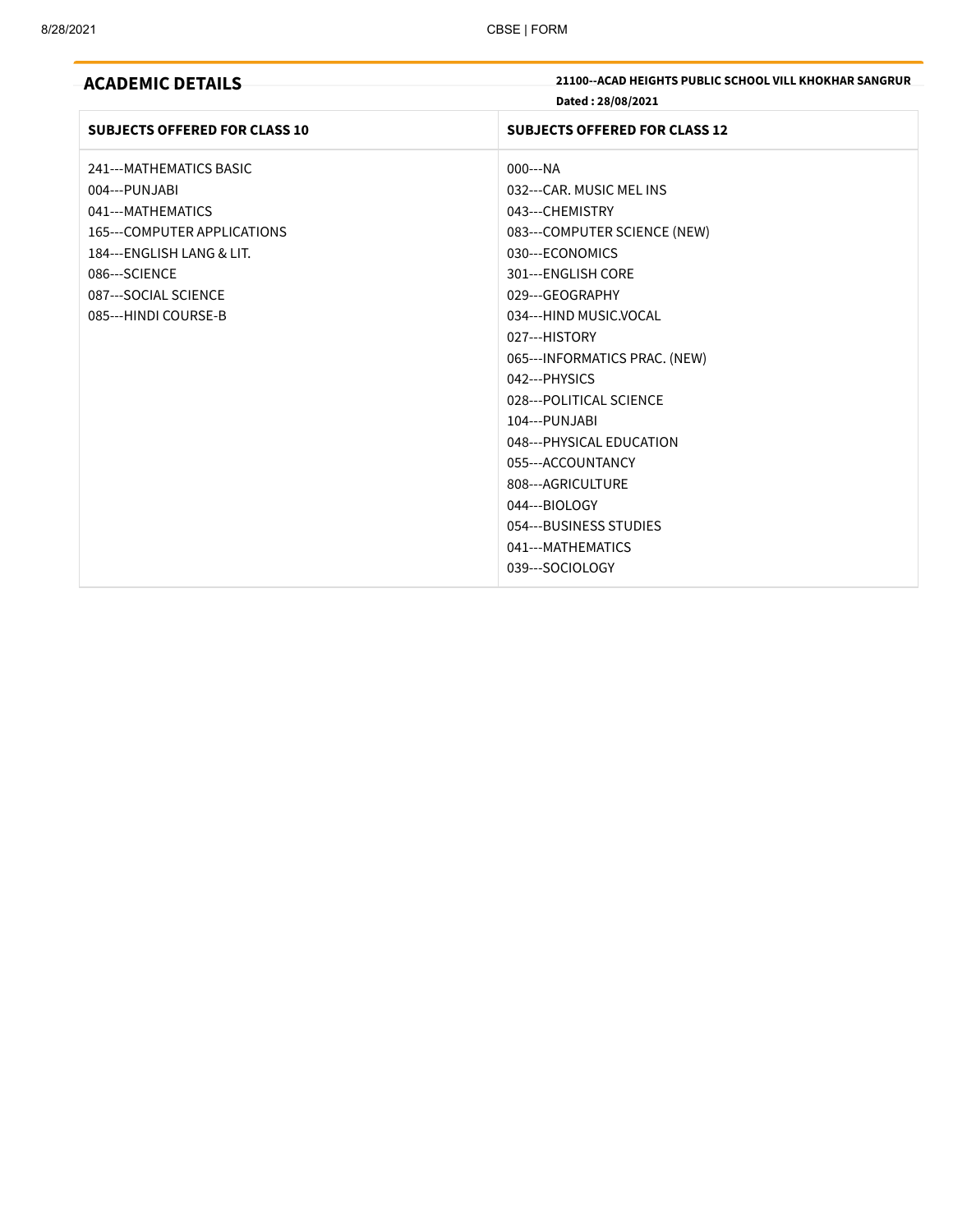| <b>INFRASTRUCTURE DETAILS</b>                              |              | Dated: 28/08/2021                                                                    | <b>21100--ACAD HEIGHTS PUBLIC SCHOOL VILL KHOKHAR SANGRUR</b> |
|------------------------------------------------------------|--------------|--------------------------------------------------------------------------------------|---------------------------------------------------------------|
| <b>TOTAL NUMBER OF SITES OF</b><br><b>SCHOOL</b>           | 1            | <b>TOTAL NUMBER OF</b><br><b>BUILDING BLOCKS</b>                                     | $\mathbf{1}$                                                  |
| <b>TOTAL AREA OF SCHOOL IN</b><br><b>SQUARE METRES</b>     | 9286         | <b>TOTAL NUMBER OF</b><br><b>PLAYGROUNDS</b>                                         | $\mathbf{1}$                                                  |
| <b>TOTAL AREA OF PLAYGROUND</b><br><b>IN SQUARE METRES</b> | 7525         | <b>TOTAL NUMBER OF</b><br><b>ROOMS</b>                                               | 30                                                            |
| <b>TOTAL NUMBER OF SMALL-</b><br><b>SIZED ROOMS</b>        | 6            | <b>TOTAL NUMBER OF</b><br><b>MEDIUM-SIZED</b><br><b>ROOMS</b>                        | 20                                                            |
| <b>TOTAL NUMBER OF LARGE-</b><br><b>SIZED ROOMS</b>        | 5            | <b>TOTAL NUMBER OF</b><br><b>MALE REST ROOM</b>                                      | $\mathbf 1$                                                   |
| <b>TOTAL NUMBER OF FEMALE</b><br><b>REST ROOM</b>          | 1            | <b>NUMBER OF GIRLS</b><br><b>TOILET</b>                                              | 10                                                            |
| <b>NUMBER OF BOYS TOILET</b>                               | 6            | <b>NUMBER OF</b><br><b>TOILETS FOR</b><br><b>DIFFERENTLY ABLED</b><br><b>PERSONS</b> | $\mathbf{1}$                                                  |
| <b>NUMBER OF WASHROOMS FOR</b><br><b>FEMALE STAFF</b>      | 1            | <b>NUMBER OF</b><br><b>WASHROOMS FOR</b><br><b>MALE STAFF</b>                        | 1                                                             |
| <b>TOTAL NUMBER OF LIBRARIES</b>                           | 1            | <b>NUMBER OF</b><br><b>LABORATORIES</b>                                              | 4                                                             |
| <b>TOTAL NUMBER OF STUDENT</b><br><b>CANTEENS</b>          | 0            | <b>TOTAL NUMBER OF</b><br><b>STAFF CANTEENS</b>                                      | 0                                                             |
| <b>NUMBER OF WATER</b><br><b>PURIFIERS/ROS</b>             | $\mathbf{1}$ | <b>NUMBER OF</b><br><b>AUDITORIUMS</b>                                               | $\mathbf{1}$                                                  |
| <b>NUMBER OF LIFTS/ELEVATORS</b>                           | $\mathbf{1}$ | <b>NUMBER OF DIGITAL</b><br><b>CLASSROOMS</b>                                        | 3                                                             |
| <b>DOES THE SCHOOL HAVE</b><br><b>HOSTEL FACILITY</b>      | <b>NO</b>    | <b>DOES THE SCHOOL</b><br><b>HAVE GUARDS</b><br><b>EMPLOYED FOR</b><br><b>SAFETY</b> | <b>YES</b>                                                    |
| <b>DOES THE SCHOOL HAVE FIRE</b><br><b>EXTINGUISHERS</b>   | <b>YES</b>   | <b>DOES THE SCHOOL</b><br><b>HAVE SPRINKLERS</b>                                     | <b>YES</b>                                                    |
| DOES THE SCHOOL HAVE CCTV<br><b>CAMERAS INSTALLED?</b>     | <b>YES</b>   | <b>IS THE SCHOOL</b><br><b>EXAMINATION</b><br><b>CENTER OF CBSE?</b>                 | <b>NO</b>                                                     |
| <b>TOTAL NUMBER OF COMPUTERS</b><br>IN ALL COMPUTER LAB    | 20           | <b>DOES THE SCHOOL</b><br><b>HAVE WEB SERVERS</b>                                    | <b>YES</b>                                                    |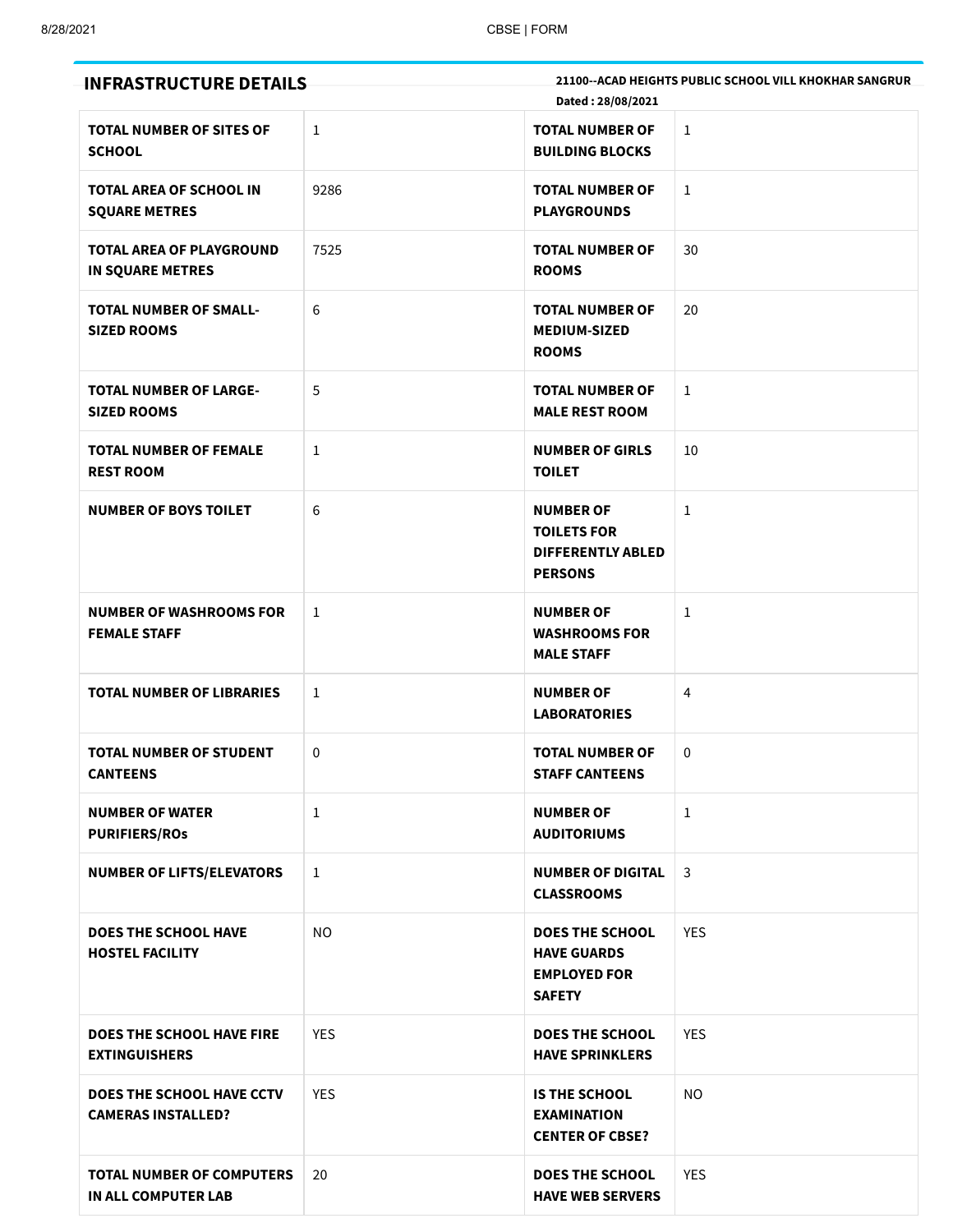| <b>DOES THE SCHOOL HAVE A</b><br><b>BOUNDARY WALL?</b>                                                                                                      | <b>YES</b>                                                    | <b>IS YOUR SCHOOL</b><br><b>BARRIER FREE/ HAS</b><br><b>RAMPS?</b>                                                  | <b>YES</b>                                                       |
|-------------------------------------------------------------------------------------------------------------------------------------------------------------|---------------------------------------------------------------|---------------------------------------------------------------------------------------------------------------------|------------------------------------------------------------------|
| DOES THE SCHOOL HAVE CLINIC<br><b>FACILITY?</b>                                                                                                             | NO.                                                           | <b>DOES THE SCHOOL</b><br><b>HAVE A STRONG</b><br>ROOM?                                                             | NO.                                                              |
| <b>DOES THE SCHOOL HAVE A</b><br><b>GYMNASIUM?</b>                                                                                                          | <b>NO</b>                                                     | <b>IS YOUR SCHOOL</b><br><b>WI-FI ENABLED?</b>                                                                      | <b>YES</b>                                                       |
| <b>PROVISION OF WEB BASED</b><br><b>LEARNING PROGRAMS?</b>                                                                                                  | <b>YES</b>                                                    | <b>DOES THE SCHOOL</b><br><b>HAVE FIRE ALARMS?</b>                                                                  | <b>YES</b>                                                       |
| <b>DOES THE SCHOOL HAVE</b><br><b>SPORTS FACILITY?</b>                                                                                                      | <b>YES</b>                                                    | <b>DOES THE SCHOOL</b><br><b>HAVE INDOOR</b><br><b>GAMES FACILITY?</b>                                              | <b>YES</b>                                                       |
| <b>DOES THE SCHOOL HAVE A</b><br><b>SWIMMING POOL?</b>                                                                                                      | <b>YES</b>                                                    | <b>DOES THE SCHOOL</b><br><b>HAVE DANCE/MUSIC</b><br><b>FACILITY?</b>                                               | <b>YES</b>                                                       |
| <b>TOTAL NUMBER OF BUSES</b><br><b>OWNED</b>                                                                                                                | 5                                                             | <b>TOTAL NUMBER OF</b><br><b>BUSES HIRED</b>                                                                        | 0                                                                |
| <b>TOTAL NUMBER OF</b><br><b>VANS/MATADORS</b>                                                                                                              | 0                                                             | <b>TOTAL NUMBER OF</b><br><b>DRIVERS</b>                                                                            | 5                                                                |
| <b>NUMBER OF FEMALE</b><br><b>ATTENDANTS FOR BUS DUTY</b>                                                                                                   | 5                                                             | <b>NUMBER OF</b><br><b>ACTIVITY ROOMS</b>                                                                           | 3                                                                |
| <b>NAME OF TRANSPORT</b><br><b>COORDINATOR</b>                                                                                                              | Ravi Kumar                                                    | <b>TRANSPORT</b><br><b>COORDINATOR</b><br><b>CONTACT</b>                                                            | 7307470079                                                       |
| <b>BUILDING SAFETY CERTIFICATE</b>                                                                                                                          | <b>VIEW (PdfHandler.aspx?</b><br>FileName=building/21100.PDF) | <b>TRANSPORT SAFETY</b><br><b>CERTIFICATE</b>                                                                       | <b>VIEW (PdfHandler.aspx?</b><br>FileName=transport/1631111.PDF) |
| ARE THE HEALTH AND HYGIENE,<br>TOILETS ON ALL FLOORS,<br><b>SEPARATE TOILETS FOR STAFF,</b><br>RAMPS, SIGNBOARDS, ETC.<br><b>BEING MAINTAINED PROPERLY?</b> | <b>YES</b>                                                    | <b>IS THE SCHOOL</b><br><b>INFRASTRUCTURE</b><br><b>BEING USED FOR</b><br><b>ANY COMMERCIAL</b><br><b>ACTIVITY?</b> | <b>NO</b>                                                        |

# OTHER DETAILS

| <b>TOTAL BOOKS AVAILABLE IN</b><br>THE SCHOOL LIBRARY | 5650 | <b>PERIODICALS IN</b><br>THE SCHOOL<br><b>LIBRARY</b>     | 5    |
|-------------------------------------------------------|------|-----------------------------------------------------------|------|
| DAILIES IN THE SCHOOL<br><b>LIBRARY</b>               | 5    | <b>REFERENCE BOOKS</b><br>IN THE SCHOOL<br><b>LIBRARY</b> | 1500 |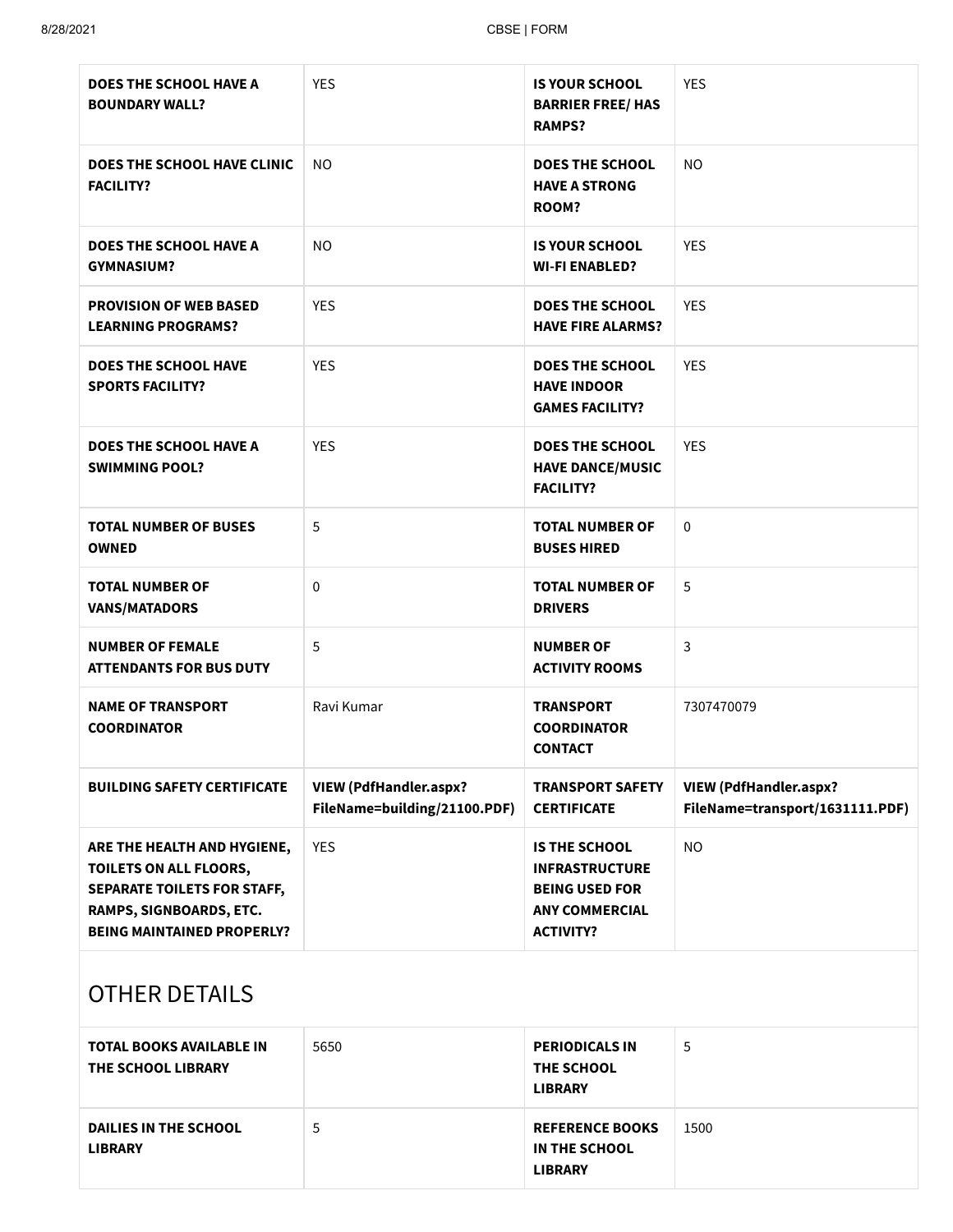| <b>LIBRARY RESOURCES</b>                                                                                                          | 0           | <b>DOES IT HAVE</b><br><b>LIBRARY SOFTWARE</b>                                                                                     | No          |
|-----------------------------------------------------------------------------------------------------------------------------------|-------------|------------------------------------------------------------------------------------------------------------------------------------|-------------|
| <b>LIBRARY SIZE (IN SQ. METERS)</b>                                                                                               | 1200        | <b>COMPUTER LAB</b><br>SIZE (IN SQ.<br><b>METERS)</b>                                                                              | 600         |
| <b>COMPOSITE SCIENCE LAB SIZE</b><br>(IN SQ. METERS)                                                                              | 600         | <b>CHEMISTRY LAB</b><br>SIZE (IN SQ.<br><b>METERS</b> )                                                                            | 600         |
| PHYSICS LAB SIZE (IN SQ.<br><b>METERS</b> )                                                                                       | 600         | <b>HOW MANY ROOMS</b><br><b>BETWEEN 400 to 500</b><br><b>SQFT</b>                                                                  | $\mathbf 0$ |
| <b>DOES IT HAVE LIBRARY</b><br><b>INTERNET</b>                                                                                    | <b>YES</b>  | <b>TOTAL NUMBER OF</b><br><b>LABORATORY</b>                                                                                        | $\mathbf 1$ |
| <b>WHETHER SCHOOL HAS SINGLE</b><br><b>CONTIGUOUS PLOT ?</b>                                                                      | Yes         | <b>SCHOOL SITE</b><br>(TEMPORARY /<br><b>PERMANENT)</b>                                                                            | PERMANENT   |
| <b>DISTANCE BETWEEN TWO SITES</b><br>OF THE SCHOOL                                                                                | 0           | <b>PURPOSE FOR TWO</b><br><b>SITES OF THE</b><br><b>SCHOOL</b>                                                                     | 0           |
| <b>BIOLOGY LAB SIZE (IN SQ.</b><br><b>METERS)</b>                                                                                 | 600         | <b>MATHEMATICS LAB</b><br>SIZE (IN SQ.<br><b>METERS)</b>                                                                           | 600         |
| <b>CERTIFYING THAT NO OTHER</b><br><b>INSTITUTION (APART FROM</b><br><b>SCHOOL) IS RUNNING IN THE</b><br><b>CLAIMED LAND AREA</b> | Yes         | THE SCHOOL WILL<br><b>NOT RUN ANY</b><br><b>BRANCH IN THE</b><br><b>PREVIOUS PLOT</b><br><b>WITH SAME</b><br><b>AFFILIATION NO</b> | Yes         |
| <b>HOW MANY ROOMS LESS THAN</b><br>400 SQ FT                                                                                      | $\mathbf 0$ | <b>HOW MANY ROOMS</b><br><b>GREATER THAN 500</b><br>SQ FT                                                                          | $\mathbf 0$ |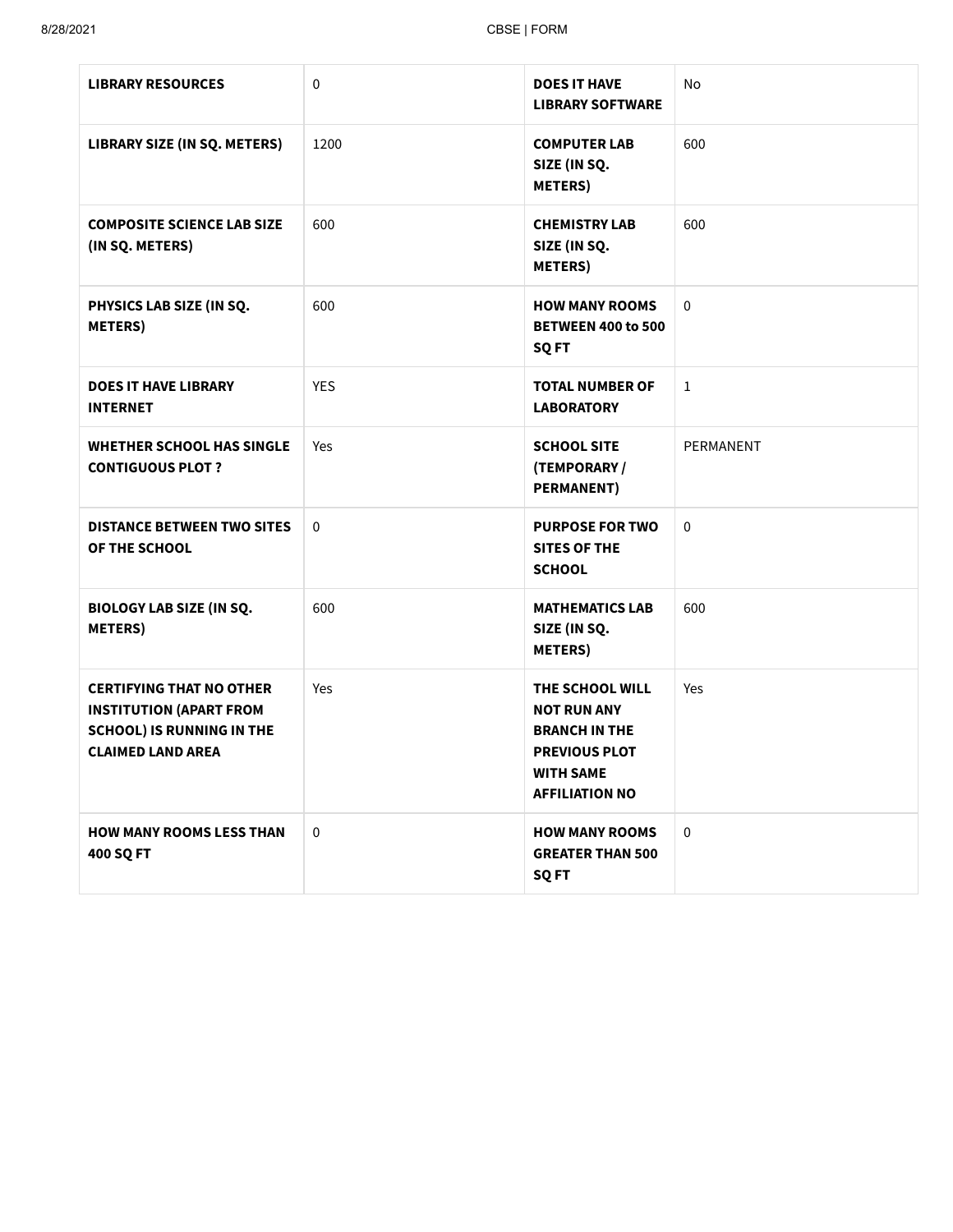| <b>LOCATION DETAILS</b>          |            | 21100--ACAD HEIGHTS PUBLIC SCHOOL VILL KHOKHAR SANGRUR<br>Dated: 28/08/2021 |     |
|----------------------------------|------------|-----------------------------------------------------------------------------|-----|
| <b>NEAREST NATIONALISED BANK</b> | PNB        | DISTANCE OF BANK FROM SCHOOL IN KM                                          | 8   |
| <b>NEAREST BUS STATION</b>       | lehargaga  | DISTANCE OF BUS TERMINAL FROM SCHOOL IN KM                                  | 1   |
| <b>NEAREST RAILWAY STATION</b>   | lehargaga  | DISTANCE OF RAILWAY STATION FROM SCHOOL IN KM                               | 3   |
| <b>NEAREST AIRPORT</b>           | chandigarh | DISTANCE OF AIRPORT FROM SCHOOL IN KM                                       | 150 |
| <b>NEAREST HOSPITAL</b>          | lehargaga  | DISTANCE OF HOSPITAL FROM SCHOOL IN KM                                      | 10  |
| <b>NEAREST POLICE STATION</b>    | chajli     | DISTANCE OF POLICE STATION FROM SCHOOL IN KM                                | 7   |
| <b>NEAREST METRO STATION</b>     |            | DISTANCE OF METRO FROM SCHOOL IN KM                                         |     |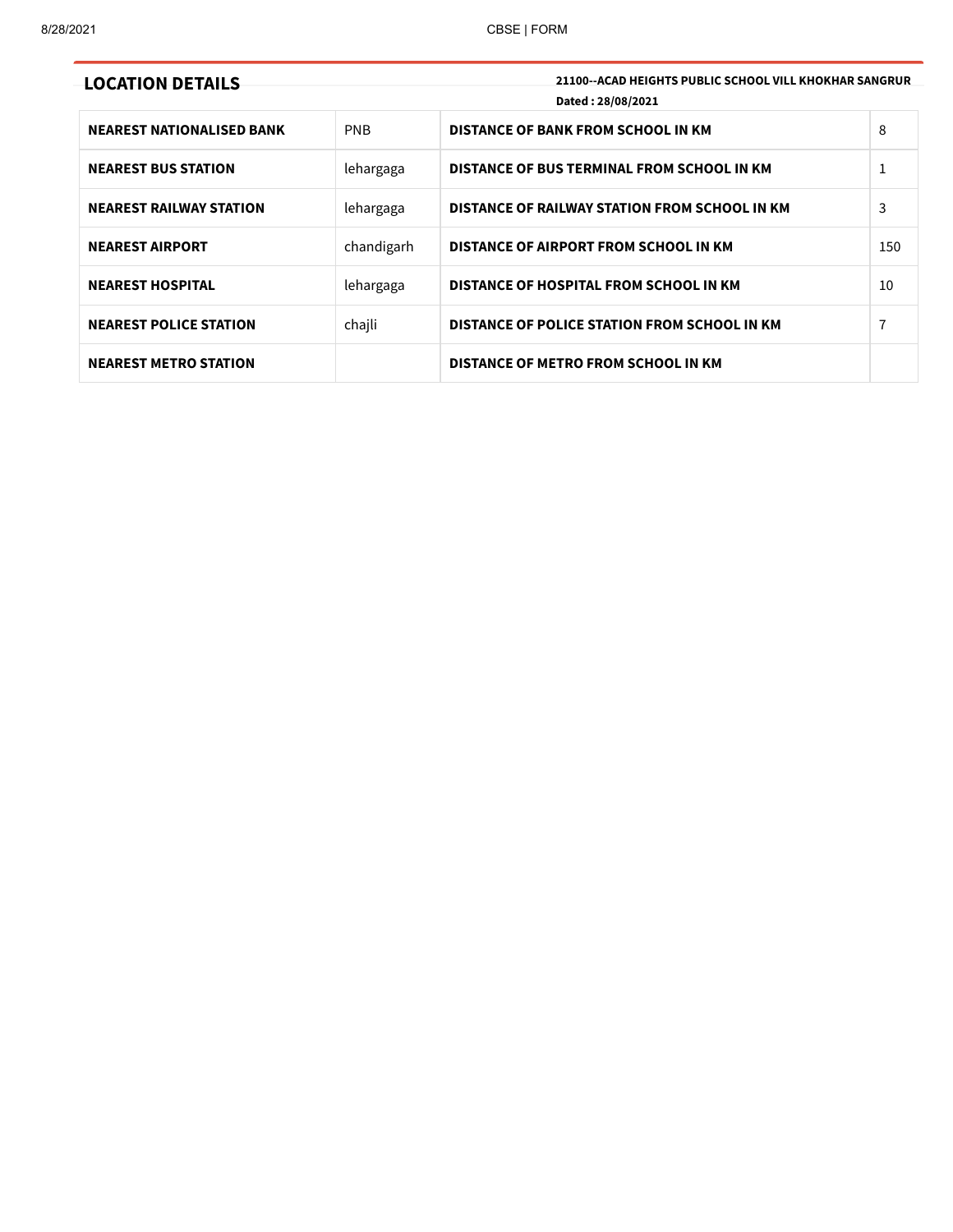| <b>CONTRIBUTION TOWARDS ENVIRONMENT PROTECTION</b>                                                                                        |            | 21100--ACADEMICS HEIGHTS PUBLIC SCHOOL, SANGRUR<br>Dated: 28/08/2021                                                                     |            |
|-------------------------------------------------------------------------------------------------------------------------------------------|------------|------------------------------------------------------------------------------------------------------------------------------------------|------------|
| WHETHER RAIN WATER HARVESTING HAS BEEN DONE<br>IN THE CAMPUS?                                                                             | <b>YES</b> | WHETHER ROOF WATER HARVESTING IS BEING<br><b>UNDERTAKEN BY THE SCHOOL?</b>                                                               | <b>YES</b> |
| WHETHER HARVESTED WATER IS RECYCLED FOR<br><b>GARDENING, ETC?</b>                                                                         | <b>YES</b> | <b>WHETHER SCHOOL ENSURES MAINTENANCE OF</b><br>ALL WATER FAUCETS/PIPES ETC TO PREVENT<br><b>ANY LEAKAGES?</b>                           | <b>YES</b> |
| WHETHER SEGREGATION OF WASTE IS DONE AT<br><b>SOURCE?</b>                                                                                 | <b>YES</b> | WHETHER ORGANIC WASTE IS BEING RECYCLED?                                                                                                 | <b>YES</b> |
| WHETHER WASTE PAPER IS RECYCLED?                                                                                                          | <b>YES</b> | <b>WHETHER SCHOOL IS MAKING EFFORTS TO</b><br><b>REDUCE USE OF PAPER BY ADOPTING IT</b><br><b>SOLUTIONS?</b>                             | <b>YES</b> |
| WHETHER THERE IS PROPER DISPOSAL OF SOLID<br><b>WASTE?</b>                                                                                | <b>YES</b> | WHETHER THERE IS A SYSTEM FOR DISPOSAL OF<br><b>ELECTRONIC WASTE?</b>                                                                    | <b>YES</b> |
| WHETHER SCHOOL IS USING ENERGY SAVING AND<br><b>ENERGY EFFICIENT ELECTRICAL EQUIPMENT?</b>                                                | <b>YES</b> | <b>WHETHER PLANTATION/GARDENING HAS BEEN</b><br><b>DONE IN AND AROUND CAMPUS?</b>                                                        | <b>YES</b> |
| WHETHER DRIP IRRIGATION IS THE ONLY MEANS OF<br><b>WATERING THE GARDEN?</b>                                                               | <b>YES</b> | WHETHER SCHOOL IS USING SOLAR ENERGY?                                                                                                    | <b>NO</b>  |
| WHETHER WASTE WATER FROM RO PLANT FOR<br>DRINKING WATER IS BEING HARVESTED/RECYCLED?                                                      | <b>YES</b> | WHETHER SCHOOL IS PROMOTING AWARENESS<br>AMONGST CHILDREN AND PARENTS ON<br><b>ENVIRONMENTAL CONSERVATION AND</b><br><b>CLEANLINESS?</b> | <b>YES</b> |
| WHETHER CHILDREN ARE BEING TAUGHT HOW TO<br>AUDIT THE USE OF WATER AND WHETHER THEY ARE<br><b>BEING ENCOURAGED TO TAKE IT UP AT HOME?</b> | <b>YES</b> | WHETHER CHILDREN ARE TAKING UP WATER<br><b>AUDITING AT SCHOOL?</b>                                                                       | <b>YES</b> |
| WHETHER ENVIRONMENTAL LITERACY IS PROMOTED<br>THROUGH INTEGRATION IN ACADEMICS?                                                           | <b>YES</b> | <b>WHETHER TREES HAVE BEEN PLANTED BY</b><br>STUDENTS, IN SCHOOL AT HOME/IN<br>NEIGHBOURHOOD IN THE CURRENT ACADEMIC<br>YEAR?            | <b>YES</b> |
| WHETHER CONSERVATION OF ENVIRONMENT IS<br><b>PROMOTED?</b>                                                                                | <b>YES</b> | <b>TOTAL TREES PLANTED? (BY STUDENTS AND</b><br><b>TEACHERS)</b>                                                                         | 30         |
| TOTAL AMOUNT OF WATER CONSERVED (IN LITRES)?<br>(BY STUDENTS AND TEACHERS)                                                                | 40000      | <b>TARGET DATE FOR STOPPING USE OF</b><br><b>POLYTHENE</b>                                                                               | 10/15/2021 |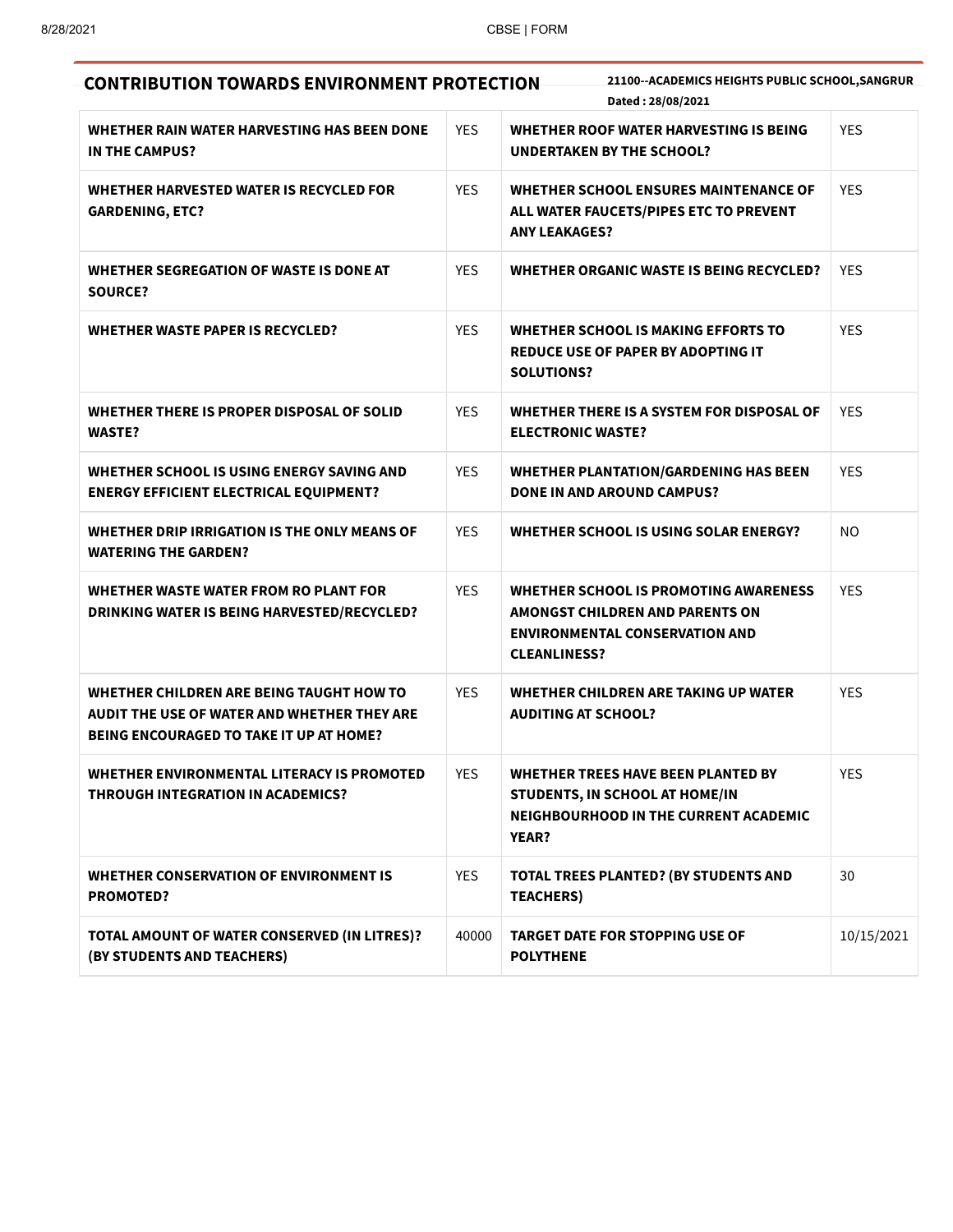## CHAIRMAN/PRESIDENT'S CORRESPONDENT DETAIL AND SMCO-ACAD HEIGHTS PUBLIC SCHOOL VILL KHOKHAR SANGRUR Dated : 28/08/2021

| <b>CHAIRMAN/PRESIDENT'S/</b><br><b>CORRESPONDENT NAME</b>                                                            | Suresh Singla       | <b>CHAIRMAN/PRESIDENT'S/</b><br><b>CORRESPONDENT</b><br><b>ADDRESS</b>    | Lehragaga  |
|----------------------------------------------------------------------------------------------------------------------|---------------------|---------------------------------------------------------------------------|------------|
| <b>CHAIRMAN/PRESIDENT'S/</b><br><b>CORRESPONDENT PHONE (OFFICE)</b>                                                  | 9915068497          | <b>CHAIRMAN/PRESIDENT'S/</b><br><b>CORRESPONDENT PHONE</b><br>(RESIDENCE) | 9915068497 |
| <b>SECRETARY NAME</b>                                                                                                | Sanjay kumar Singla | <b>TOTAL MEMBERS</b>                                                      | 9          |
| WHETHER THE SCHOOL MANAGING COMMITTEE HAS BEEN CONSTITUTED AS PER OF<br><b>REQUIREMENTS OF AFFILIATION BYE-LAWS?</b> |                     | Yes                                                                       |            |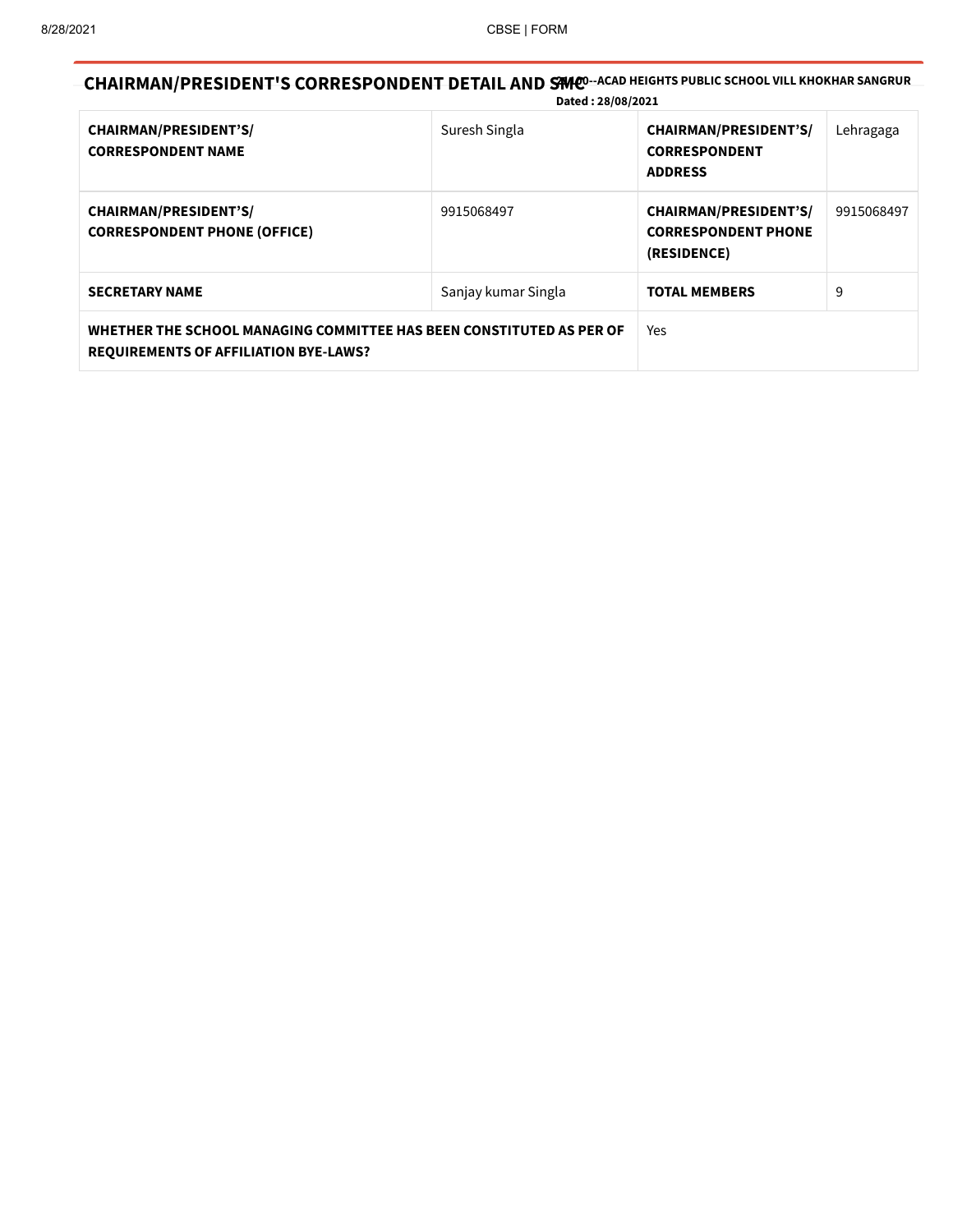| <b>SCHOOL WEBSITE INFORMATION</b>                                                                                                                                                                                                                             |                 | 21100--ACAD HEIGHTS PUBLIC SCHOOL VILL KHOKHAR SANGRUR<br>Dated: 10/04/2021                                                    | Yes |  |
|---------------------------------------------------------------------------------------------------------------------------------------------------------------------------------------------------------------------------------------------------------------|-----------------|--------------------------------------------------------------------------------------------------------------------------------|-----|--|
| URL OF SCHOOL WEBSITE                                                                                                                                                                                                                                         | ahpskhokhar.com | <b>DETAILS OF CURRICULUM</b>                                                                                                   |     |  |
| <b>SCHOOL MANAGING COMMITTEE</b><br><b>INFORMATION</b>                                                                                                                                                                                                        | Yes             | <b>TRANSFER CERTIFICATE SAMPLE</b>                                                                                             | Yes |  |
| <b>NORMS FOLLOWED FOR FIXING FEE</b>                                                                                                                                                                                                                          | Yes             | SELF AFFIDAVIT OF SCHOOL                                                                                                       | Yes |  |
| <b>AFFILIATION STATUS</b><br>(MIDDLE/SECONDARY/SENIOR<br><b>SECONDARY)</b>                                                                                                                                                                                    | Yes             | <b>DETAILS OF INFRASTRUCTURE</b>                                                                                               | Yes |  |
| <b>DETAILS OF TEACHERS INCLUDING</b><br><b>QUALIFICATIONS</b>                                                                                                                                                                                                 | Yes             | <b>DETAILS OF TEACHERS TRAINING</b>                                                                                            | Yes |  |
| THE NUMBER OF STUDENTS CLASS WISE                                                                                                                                                                                                                             | Yes             | LIST OF BOOKS PRESCRIBED IN VARIOUS CLASSES                                                                                    | Yes |  |
| <b>ANNUAL REPORT</b>                                                                                                                                                                                                                                          | Yes             | <b>SCHOOL CIRCULARS</b>                                                                                                        | Yes |  |
| POSTAL ADDRESS AND E-MAIL,<br><b>TELEPHONE NOS. OF SCHOOL AND</b><br><b>AUTHORITIES</b>                                                                                                                                                                       | Yes             | AS PER THE SECTION (2.4.9) OF AFFILIATION BYE-LAWS,<br><b>INFORMATION WITH REGARD TO FEES CHARGED FOR</b><br><b>EACH CLASS</b> | Yes |  |
| PERIOD OF AFFILIATION                                                                                                                                                                                                                                         | Yes             | <b>ACADEMIC CALENDAR OF THE SCHOOL</b>                                                                                         | Yes |  |
| AS PER THE SECTION (2.4.7 (B)) OF AFFILIATION BYE-LAWS, WRITTEN DECLARATION DULY SIGNED BY THE MANAGER AND<br>THE PRINCIPAL TO THE EFFECT THAT THEY HAVE GONE THROUGH THE CONTENTS OF THE BOOKS PRESCRIBED BY THE<br><b>SCHOOL AND OWN THE RESPONSIBILITY</b> |                 |                                                                                                                                |     |  |
|                                                                                                                                                                                                                                                               |                 | ACADEMIC ACHIEVEMENTS; WRITE UP ON ALL EFFORTS MADE IN THE FIELD OF ENVIRONMENT EDUCATION, SPORTS                              | Yes |  |

ACADEMIC ACHIEVEMENTS; WRITE UP ON ALL EFFORTS MADE IN THE FIELD OF ENVIRONMENT EDUCATION, SPORTS ACHIEVEMENTS, INNOVATIONS, OVERALL RESULTS, PTA ACTIVITIES, IMPORTANT SMC DECISIONS BEEN ADDED IN ANNUAL REPORT OF THE SCHOOL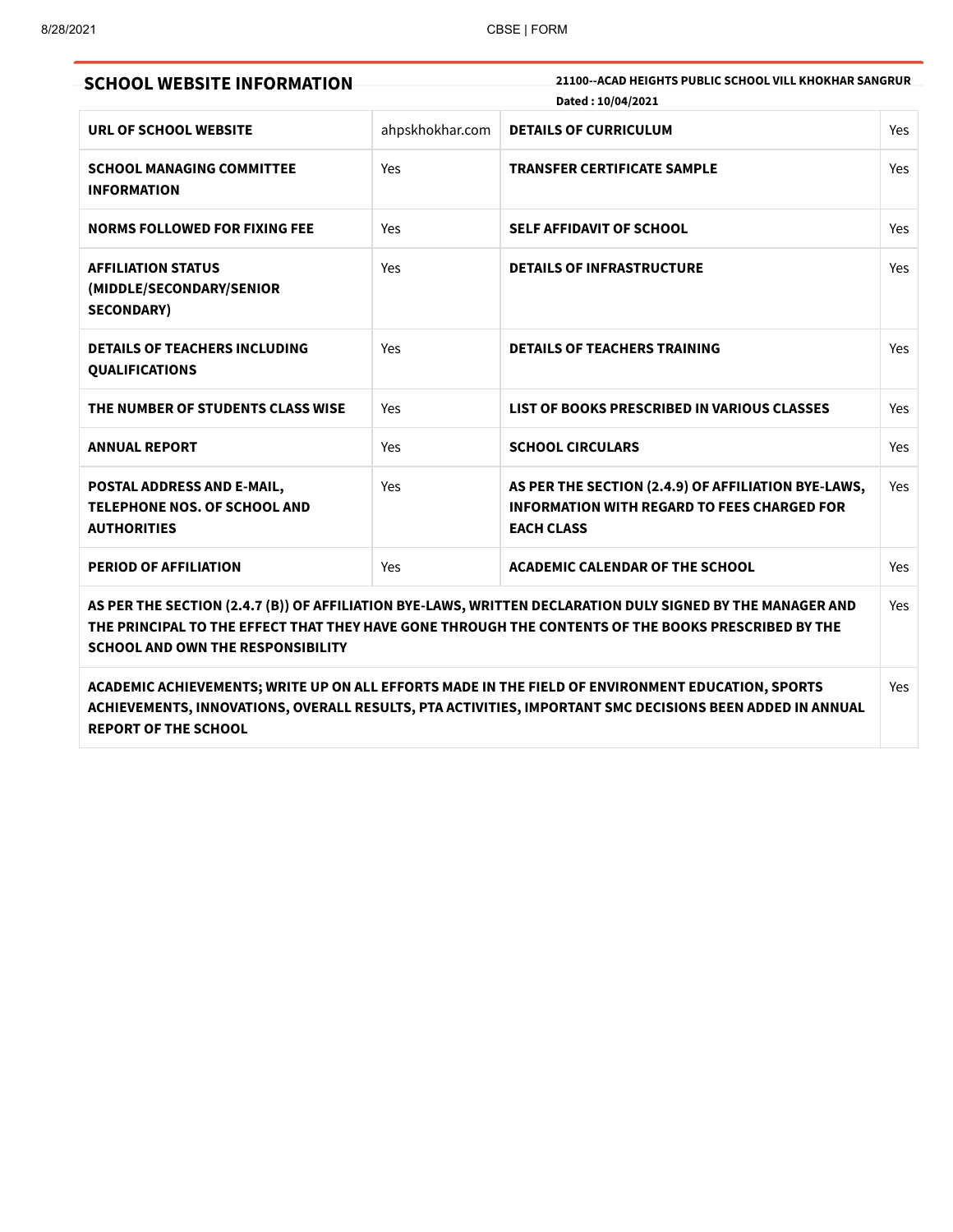| <b>OTHER VITAL INFORMATION</b>                                                                                             |                                                              | 21100--ACAD HEIGHTS PUBLIC SCHOOL VILL KHOKHAR SANGRUR<br>Dated: 28/08/2021                              |                                                            |  |
|----------------------------------------------------------------------------------------------------------------------------|--------------------------------------------------------------|----------------------------------------------------------------------------------------------------------|------------------------------------------------------------|--|
| <b>10th BOARD PASS</b><br><b>PERCENTAGE</b><br>(2014/2015/2016)                                                            | 0/0/0                                                        | <b>12th BOARD PASS</b><br><b>PERCENTAGE</b><br>(2014/2015/2016)                                          | 0/0/0                                                      |  |
| <b>NAME OF WELLNESS/ACTIVITY</b><br><b>TEACHER</b>                                                                         | <b>YES</b>                                                   | <b>NAME OF</b><br><b>GRIEVANCE/COMPLAINT</b><br><b>REDRESSAL OFFICER</b>                                 | Mr Sanjay Singla                                           |  |
| <b>CONTACT NUMBER OF</b><br><b>GRIEVANCE/COMPLAINT</b><br><b>REDRESSAL OFFICER</b>                                         | 09915068497                                                  | <b>EMAIL ID OF</b><br><b>GRIEVANCE/COMPLAINT</b><br><b>REDRESSAL OFFICER</b>                             | sanjaylklg@gmail.com                                       |  |
| <b>NAME OF HEAD OF SEXUAL</b><br><b>HARASSMENT COMMITTEE</b>                                                               | Vijay Anand                                                  | <b>CONTACT NUMBER OF</b><br><b>HEAD OF SEXUAL</b><br><b>HARASSMENT</b><br><b>COMMITTEE</b>               | 7527968497                                                 |  |
| <b>EMAIL ID OF HEAD OF SEXUAL</b><br><b>HARASSMENT COMMITTEE</b>                                                           | ahpskhokhar@gmail.com                                        | <b>NAME OF CONTACT</b><br><b>PERSON IN CASE OF</b><br><b>EMERGENCY</b>                                   | Mr Sanjay Singla                                           |  |
| <b>CONTACT NUMBER OF</b><br><b>CONTACT PERSON IN CASE OF</b><br><b>EMERGENCY</b>                                           | 09915068497                                                  | <b>EMAIL ID OF CONTACT</b><br><b>PERSON IN CASE OF</b><br><b>EMERGENCY</b>                               | sanjaylklg@gmail.com                                       |  |
| <b>TOTAL NUMBER OF DOCTORS</b><br><b>IN SCHOOL CLINIC</b>                                                                  | 1                                                            | <b>TOTAL NUMBER OF</b><br><b>NURSES IN SCHOOL</b><br><b>CLINIC</b>                                       | $\mathbf{1}$                                               |  |
| <b>TOTAL NUMBER OF BEDS IN</b><br><b>SCHOOL CLINIC</b>                                                                     | 1                                                            | <b>LEVEL OF INVOLVEMENT</b><br>OF SCHOOL IN CBSE<br><b>ACTIVITIES</b>                                    | <b>ACTIVE</b>                                              |  |
| <b>DO THE TEACHERS GET</b><br><b>PROPER GRADE LIKE PGT/TGT</b><br>AS PER THE CLASSES THEY ARE<br><b>ENTITLED TO TEACH?</b> | <b>YES</b>                                                   | <b>DO THE TEACHERS AND</b><br><b>STAFF GET THEIR SALARY</b><br><b>WITHIN FIRST WEEK OF</b><br>THE MONTH? | <b>YES</b>                                                 |  |
| <b>DOES THE SCHOOL HAVE EPF</b><br><b>FACILITY FOR STAFF</b>                                                               | <b>YES</b>                                                   | <b>EPF REGISTRATION</b><br><b>NUMBER</b>                                                                 | PBBTI0040306000                                            |  |
| <b>MODE OF SALARY PAYMENT</b>                                                                                              | bankpayment                                                  | <b>NAME OF BANK WITH</b><br><b>SALARY ACCOUNT</b>                                                        | <b>UCO BANK</b>                                            |  |
| <b>ARE THE SCHOOL ACCOUNTS</b><br><b>AUDITED REGULARLY?</b>                                                                | <b>YES</b>                                                   | <b>PARENT TEACHERS</b><br><b>ASSOCIATION AS PER</b><br><b>NORMS</b>                                      | <b>YES</b>                                                 |  |
| <b>ACADEMIC SESSION</b>                                                                                                    | <b>APRIL TO MARCH</b>                                        | <b>VACATION PERIOD</b>                                                                                   | <b>JUNE TO JULY</b>                                        |  |
| <b>AUDITED BALANCE SHEET OF</b><br><b>SCHOOL</b>                                                                           | <b>VIEW (PdfHandler.aspx?</b><br>FileName=balance/21100.pdf) | <b>STAFF STATEMENT OF</b><br><b>SCHOOL</b>                                                               | <b>VIEW (PdfHandler.aspx?</b><br>FileName=staff/21100.pdf) |  |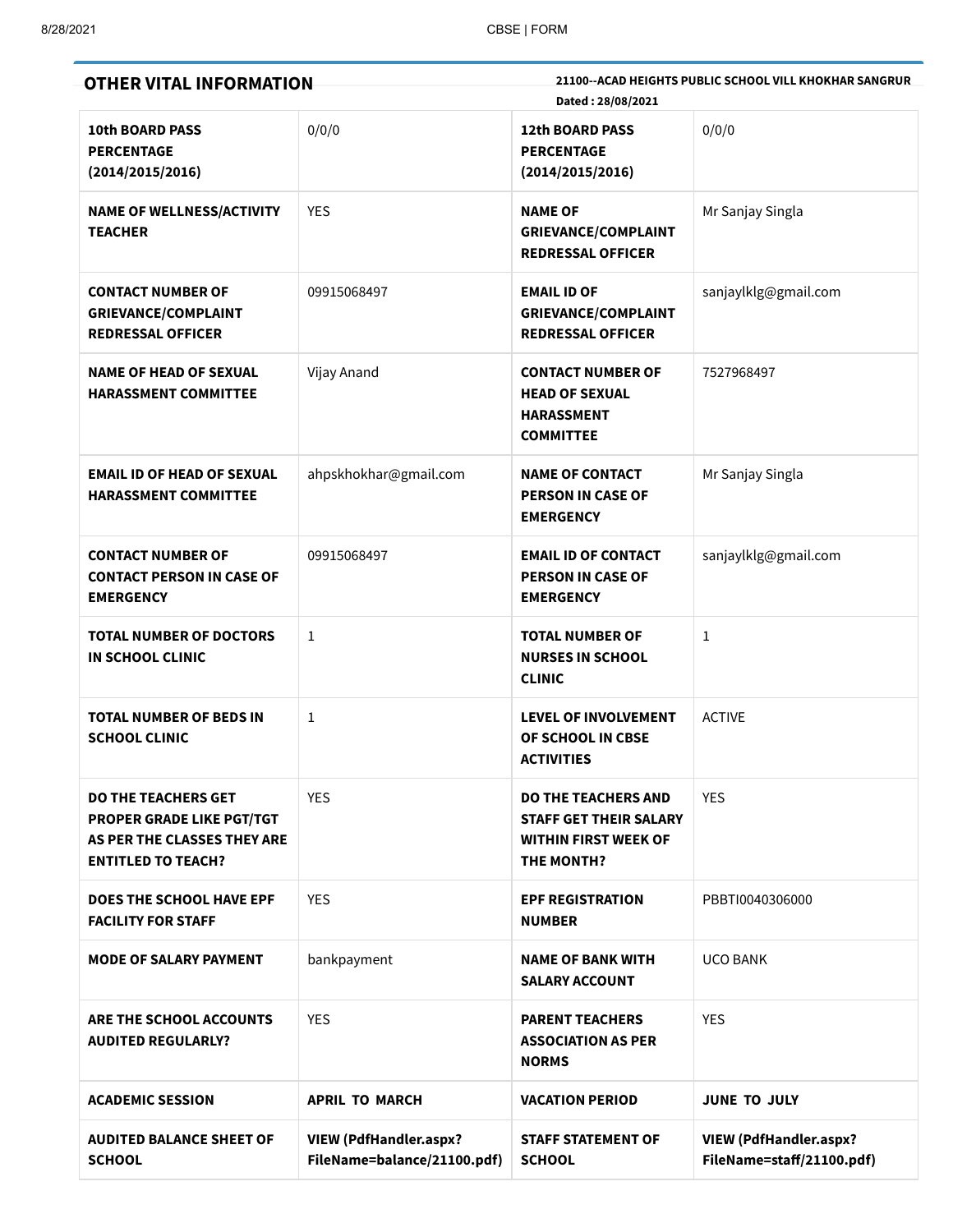## 8/28/2021 CBSE | FORM

| <b>INCOME AND EXPENDITURE</b><br><b>STATEMENT</b>                                                                          | VIEW (PdfHandler.aspx?<br>FileName=income/21100.pdf) | <b>ACADEMIC CALENDAR OF</b><br><b>SCHOOL</b>                       | <b>VIEW (PdfHandler.aspx?</b><br>FileName=academic/21100.pdf) |  |  |
|----------------------------------------------------------------------------------------------------------------------------|------------------------------------------------------|--------------------------------------------------------------------|---------------------------------------------------------------|--|--|
| <b>YES</b><br><b>AVAILABILITY OF STAFF WITH</b><br><b>KNOWLEDGEOF</b><br>SOFTWARE/SCANNING/GEO<br><b>TAGGING/INTERNET?</b> |                                                      | <b>WHETHER SUFFICIENT</b><br><b>GUARDS EMPLOYED FOR</b><br>SAFETY? | <b>YES</b>                                                    |  |  |
| <b>BEST PRACTICES OF SCHOOL</b>                                                                                            |                                                      |                                                                    |                                                               |  |  |

In today's world, all round development of children is must. So, our school is trying to provide every type of facility like smart classes, computer classes, labs, swimming pool, playgrounds etc. to give quality education to students.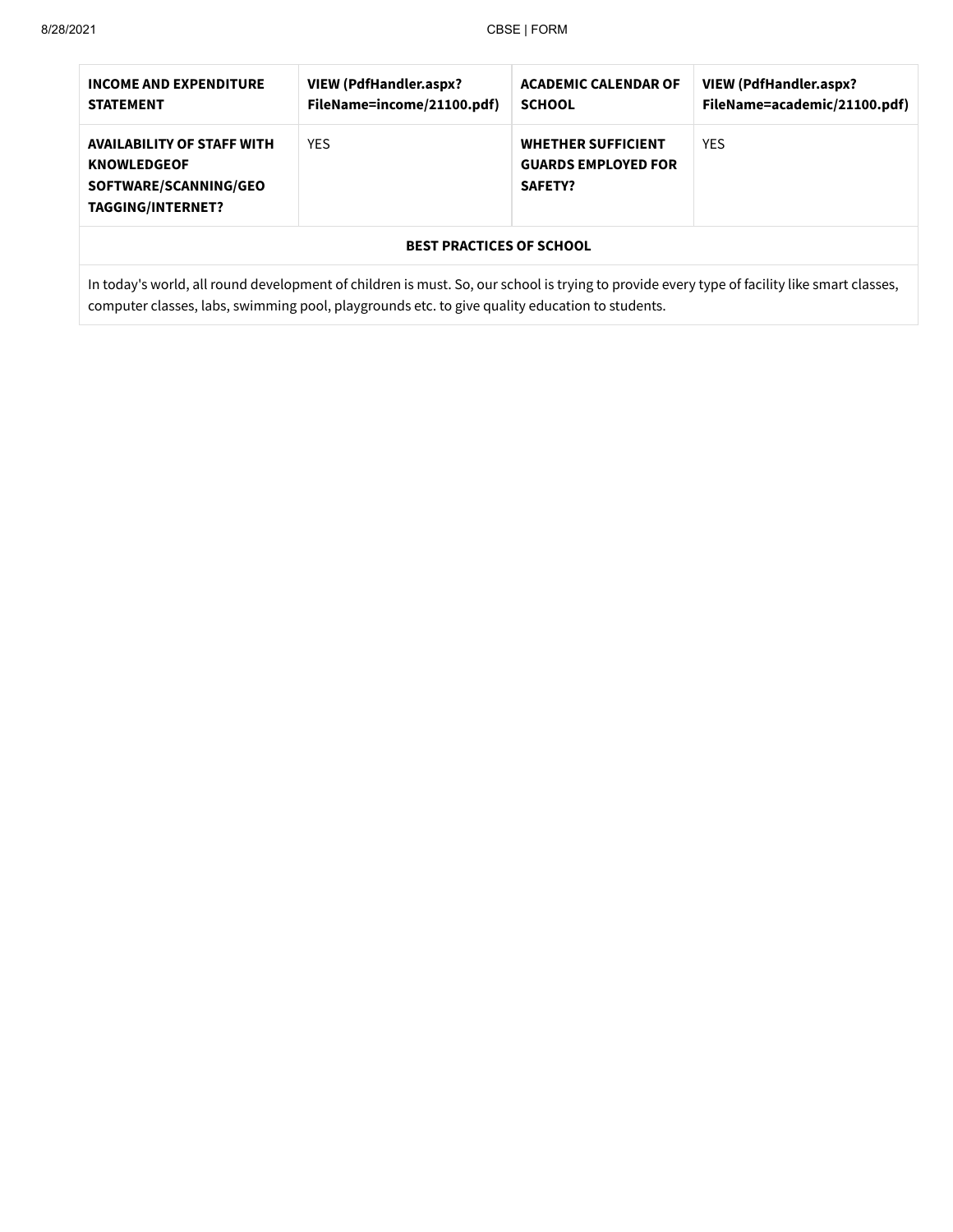|  | <b>OTHER INFORMATION</b> |  |
|--|--------------------------|--|
|--|--------------------------|--|

| <b>MANDATORY ART EDUCATION FROM CLASS 1 TO 10 -TWO PERIOD A</b><br><b>DAY</b>                                                                                                                                                                  | <b>YFS</b> | WHETHER SELECTION OF TEXTBOOKS FOR ALL GRA<br>NORMS ((SECTION-2.4.7 (A) OF AFFILIATION BYE-LA<br>(http://cbseaff.nic.in/cbse_aff/attachment/onlinese<br>Bye-Laws.pdf))? |
|------------------------------------------------------------------------------------------------------------------------------------------------------------------------------------------------------------------------------------------------|------------|-------------------------------------------------------------------------------------------------------------------------------------------------------------------------|
| WHETHER LIST OF PRESCRIBED BOOKS ARE PUBLISHED ON SCHOOL<br>WEBSITE WITH WRITTEN DECLARATION AS PER (SECTION-2.4.7 (B)<br>OF AFFILIATION BYE-LAWS)<br>(http://cbseaff.nic.in/cbse_aff/attachment/onlineservices/affiliation-<br>Bye-Laws.pdf)? | <b>YES</b> | WHETHER INFORMATION AS PER PARA (2.4.9 OF AFI<br>LAWS)<br>(http://cbseaff.nic.in/cbse_aff/attachment/onlinese<br>Bye-Laws.pdf) PUBLISHED ON THE SCHOOL WEBSIT           |
| WHETHER ALL GUIDELINES RELATED TO POCSO ACT COMPLIED WITH<br>AS PER (SECTION-14.25 OF AFFILIATION BYE-LAWS)<br>(http://cbseaff.nic.in/cbse_aff/attachment/onlineservices/affiliation-<br>Bye-Laws.pdf)?                                        | <b>YES</b> | WHETHER ANNUAL REPORT CONTAINS INFORMATIO<br>(SECTION-14.5 OF AFFILIATION BYE-LAWS)<br>(http://cbseaff.nic.in/cbse_aff/attachment/onlinese<br>Bye-Laws.pdf)?            |
| WHETHER DISABLED STUDENTS FACILITATED AS PER (SECTION-14.15<br>OF AFFILIATION BYE-LAWS)<br>(http://cbseaff.nic.in/cbse_aff/attachment/onlineservices/affiliation-<br>Bye-Laws.pdf)?                                                            | <b>YFS</b> | WHETHER IN-SERVICE TRAINING ORGANISED AS PEI<br><b>AFFILIATION BYE-LAWS)</b><br>(http://cbseaff.nic.in/cbse_aff/attachment/onlinese<br>Bye-Laws.pdf)?                   |
| WHETHER ANNUAL HEALTH CHECK-UP OF STUDENTS DONE AND<br><b>THEIR RECORDS MAINTAINED?</b>                                                                                                                                                        | <b>YES</b> | NUMBER OF TEACHERS IN SCHOOL WHO DOWNLOAL<br><b>SHIKSHA VANI</b>                                                                                                        |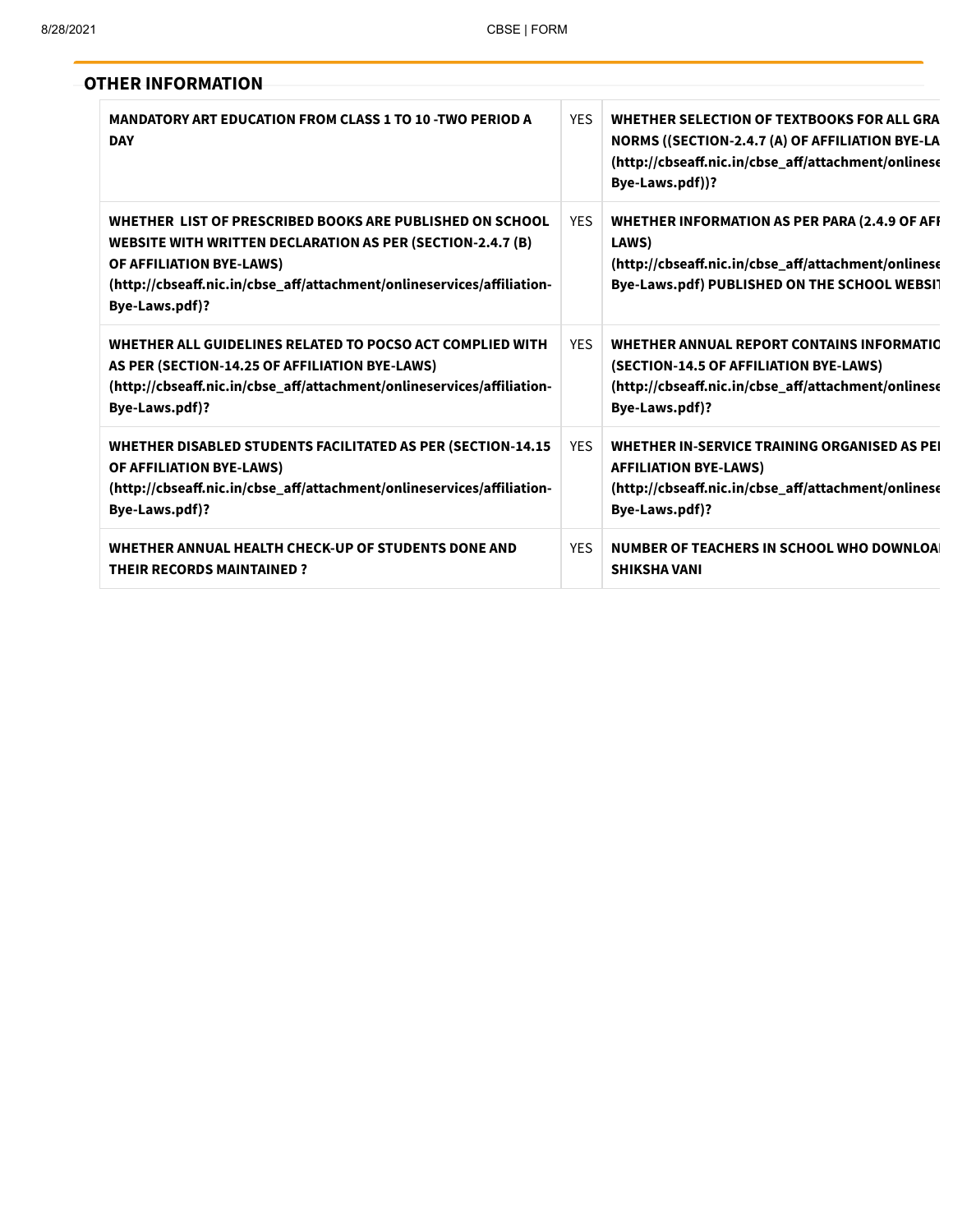| <b>PEDAGOGICAL PLAN</b>                                                                                             |                                       |                                                                                                              |            |
|---------------------------------------------------------------------------------------------------------------------|---------------------------------------|--------------------------------------------------------------------------------------------------------------|------------|
| ADOPTION OF EXPERIENTIAL LEARNING PEDAGOGY -IN<br><b>WHICH GRADES</b>                                               | I,II,III,IV,V,VI,VII,VIII,IX,X,XI,XII | <b>WHETHER ANNUAL</b><br><b>PEDAGOGICAL PLANS</b><br><b>PREPARED, SUBMITTED</b><br><b>AND IMPLEMENTATED?</b> | <b>YES</b> |
| NUMBER OF TEACHERS TRAINED ON THE ANNUAL<br>THEME OF CBSE - EXPERIMENTAL LEARNING AND<br><b>INNOVATIVE PEDAGOGY</b> | 27                                    |                                                                                                              |            |

## FEE STRUCTURE OF SCHOOL

21100--ACAD HEIGHTS PUBLIC SCHOOL VILL KHOKHAR SANGRUR

| <b>CLASS</b>                      | <b>ADMISSION</b><br><b>FEE</b><br>(in Rupees) | <b>TUITION</b><br><b>FEE</b><br>(in<br>Rupees) | <b>YEARLY DEVELOPMENT</b><br><b>CHARGES</b><br>(in Rupees) | <b>ANNUAL/MONTHLY OTHER CHARGES FOR</b><br><b>OTHER FACILITIES</b><br>(in Rupees) |
|-----------------------------------|-----------------------------------------------|------------------------------------------------|------------------------------------------------------------|-----------------------------------------------------------------------------------|
| <b>PRIMARY</b>                    | $\mathbf 0$                                   | 1170                                           | 3900                                                       | 1500                                                                              |
| <b>MIDDLE</b>                     | $\mathbf 0$                                   | 1470                                           | 3900                                                       | 1500                                                                              |
| <b>SECONDARY</b>                  | $\mathbf 0$                                   | 1570                                           | 3900                                                       | 1500                                                                              |
| <b>SENIOR</b><br><b>SECONDARY</b> | $\mathbf{0}$                                  | 1720                                           | 3500                                                       | 2000                                                                              |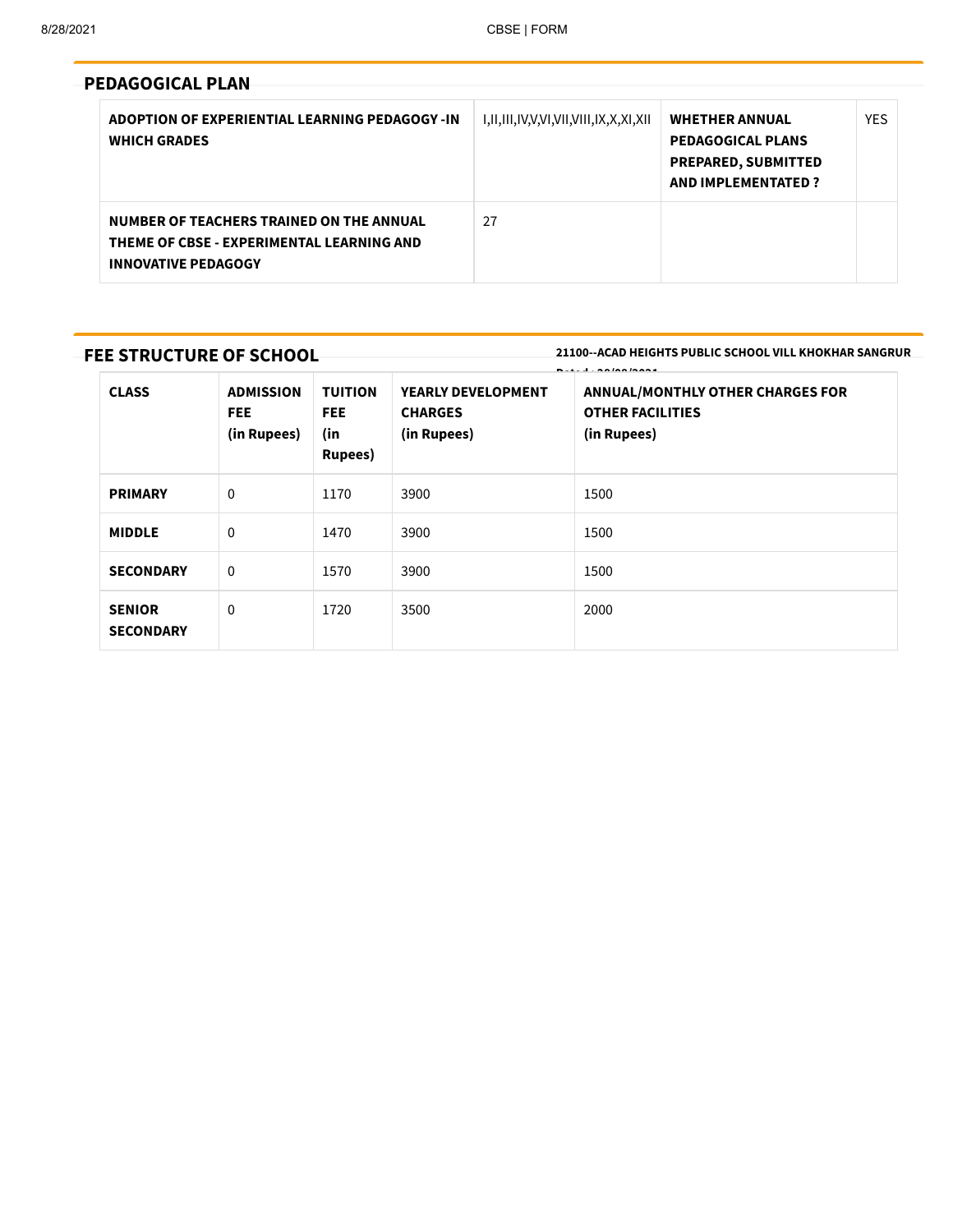## PHOTO OF SCHOOL

## SCHOOL PHOTOS

21100--ACAD HEIGHTS PUBLIC SCHOOL VILL KHOKHAR SANGRUR Dated :

#### GEO-TAGGED PHOTO



## PLAYGROUND PHOTO



#### LIBRARY PHOTO



## SCIENCE LAB PHOTO

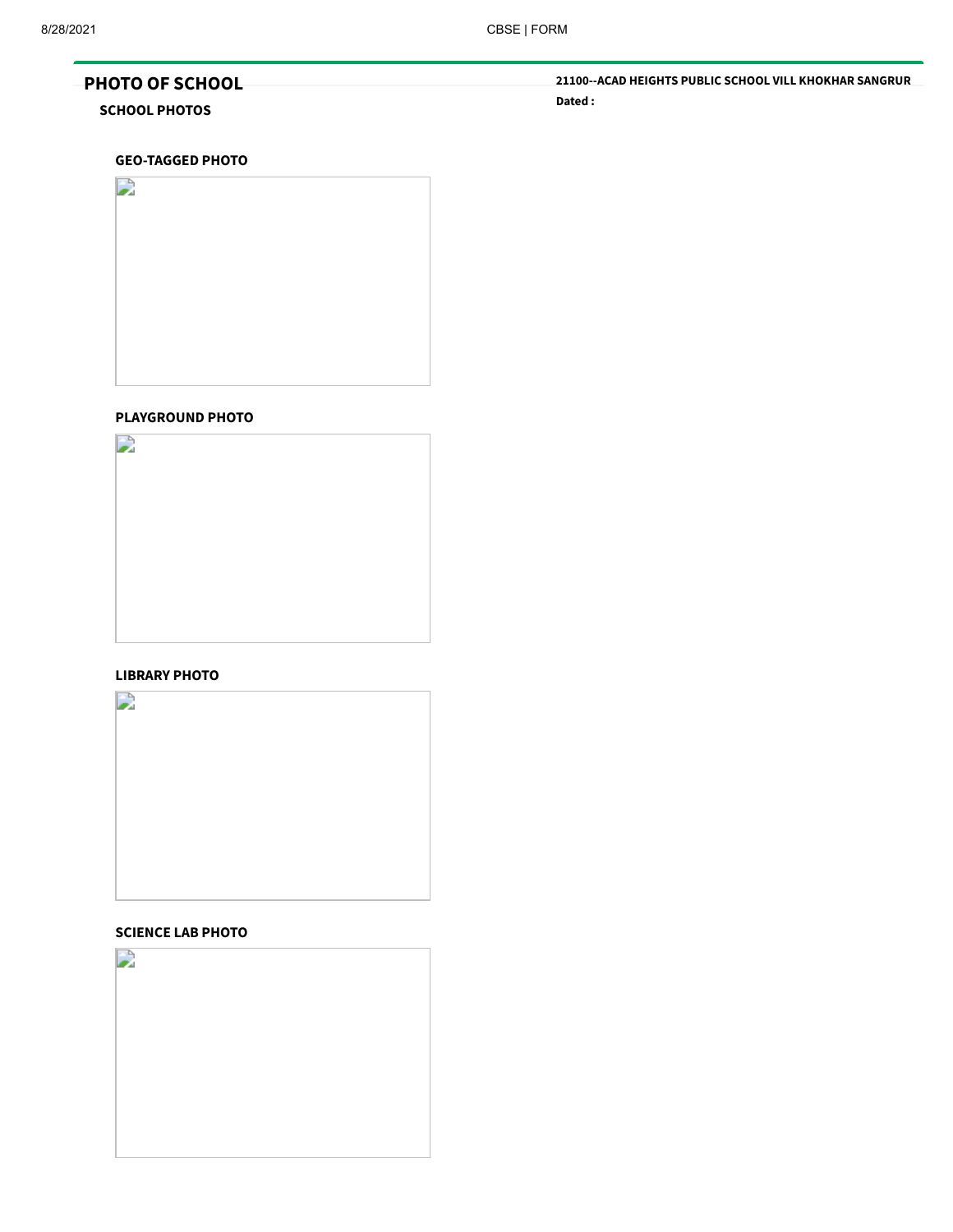VIDEO

## PHYSICS LAB PHOTO

 $\rightarrow$ 

## CHEMISTRY LAB PHOTO



## BIOLOGY LAB PHOTO

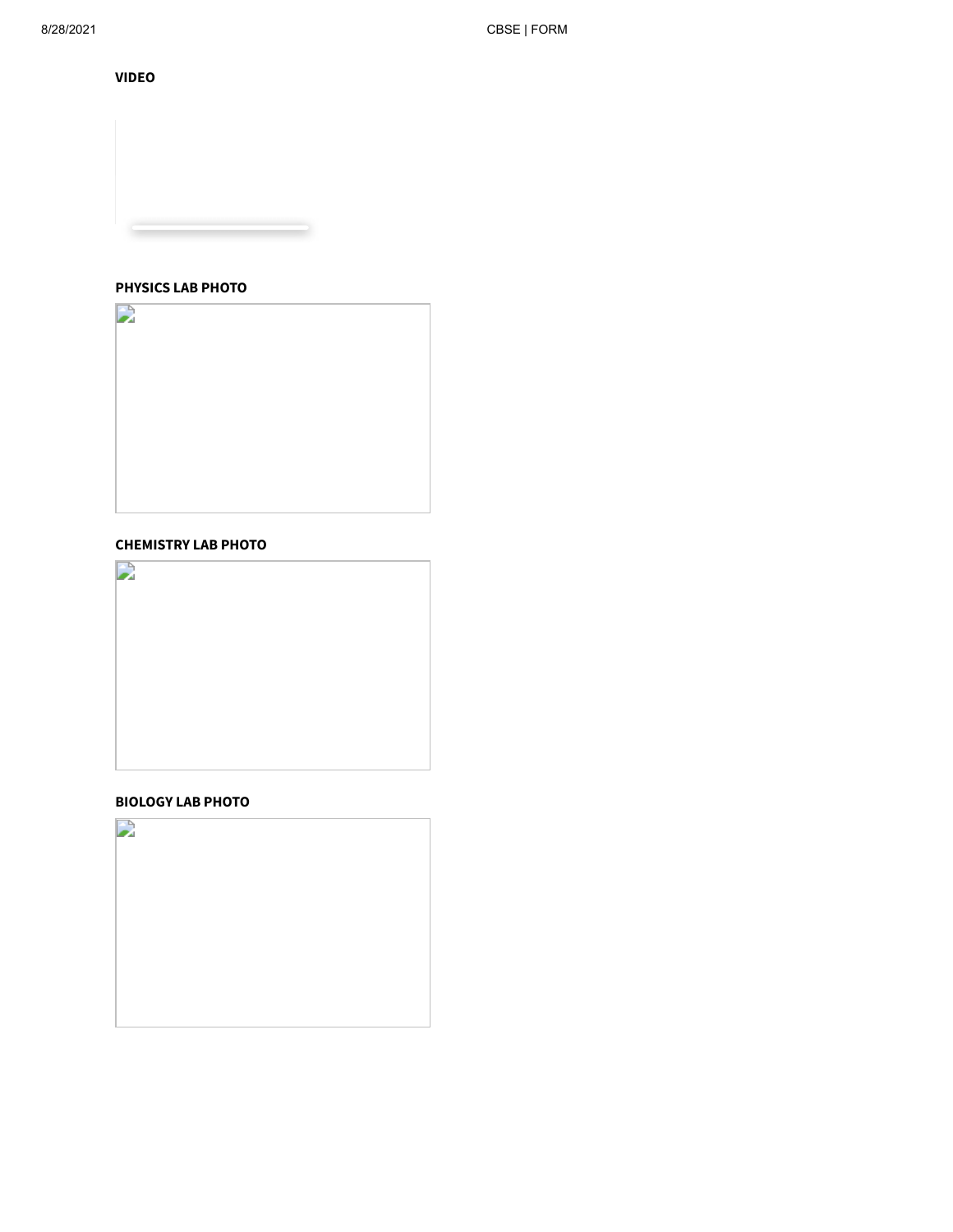## TOILET PHOTO

| $\mathbf{D}$ |  |
|--------------|--|
|              |  |
|              |  |
|              |  |
|              |  |
|              |  |
|              |  |
|              |  |
|              |  |
|              |  |
|              |  |
|              |  |
|              |  |
|              |  |
|              |  |
|              |  |
|              |  |
|              |  |

| <b>ADDITIONAL INFORMATION</b>                                 | 21100--ACADEMICS HEIGHTS PUBLIC SCHOOL, SANGRUR |
|---------------------------------------------------------------|-------------------------------------------------|
| <b>U-DISE CODE</b>                                            | Dated: 28/08/2021<br>03160601503                |
| <b>SCHOOL LOCATED IN RURAL OR URBAN AREA</b>                  | <b>RURAL</b>                                    |
| <b>HABITATION NAME/MOHALLA</b>                                | Near Lord krishna College                       |
| VILLAGE NAME (FOR RURAL)/WARD NUMBER (FOR URBAN)              | Khokhar Kalan                                   |
| <b>VILLAGE PANCHAYAT NAME (FOR RURAL)</b>                     | <b>GP Khokhar Kalan</b>                         |
| <b>PIN CODE</b>                                               | 148030                                          |
| <b>CLUSTER RESOURCE CENTER NAME</b>                           | Dhaliwal Patti Chajali                          |
| CD BLOCK MANDAL/TALUKA NAME                                   | Lehragaga                                       |
| EDUCATIONAL ZONE/MANDAL/TALUKA NAME                           | Sunam-1                                         |
| <b>ASSEMBLY CONSTITUENCY</b>                                  | Dirba                                           |
| <b>MUNICIPALITY</b>                                           | Lehragaga                                       |
| IS THIS SCHOOL APPROACHABLE BY ALL WEATHER ROAD               | <b>YES</b>                                      |
| <b>IS THIS A SPECIAL SCHOOL FOR CWSN</b>                      | <b>NO</b>                                       |
| <b>IS THIS A SHIFT SCHOOL</b>                                 | <b>NO</b>                                       |
| IS THIS A RESIDENTIAL SCHOOL                                  | <b>NO</b>                                       |
| <b>TYPE OF RESIDENTIAL SCHOOL</b>                             | <b>PRIVATE</b>                                  |
| IS THIS A RELIGIOUS MINORITY SCHOOL                           | <b>NO</b>                                       |
| TYPE OF RELIGIOUS MINORITY SCHOOL                             |                                                 |
| NUMBER OF ACADEMIC INSPECTIONS DURING LAST ACADEMIC YEAR      | $\mathbf{0}$                                    |
| NUMBER OF VISITS BY CRC COORDINATOR DURING LAST ACADEMIC YEAR | $\Omega$                                        |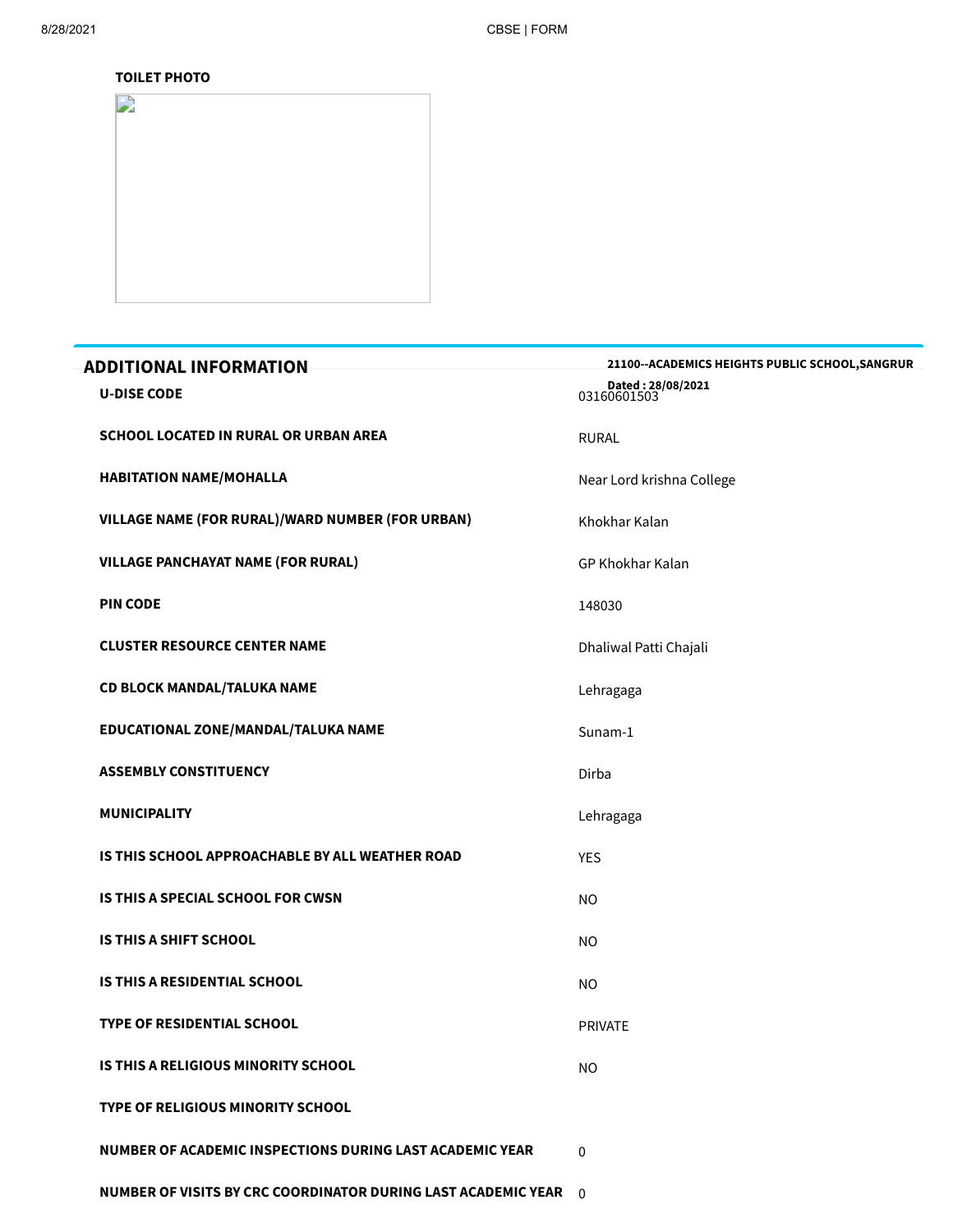0

## NUMBER OF VISITS BY BLOCK LEVEL OFFICER DURING LAST ACADEMIC YEAR

| <b>SCHOOL PARTICULARS FOR ELEMENTARY SCHOOLS ONLY</b>                                              | 21100--ACADEMICS HEIGHTS PUBLIC SCHOOL, SANGRUR |
|----------------------------------------------------------------------------------------------------|-------------------------------------------------|
| Dated: 28/08/2021<br>NUMBER OF INSTRUCTIONAL DAYS DURING LAST ACADEMIC YEAR                        | 190                                             |
| <b>SCHOOL HOURS FOR CHILDREN PER DAY (CURRENT YEAR)</b>                                            | 6                                               |
| <b>SCHOOL HOURS FOR TEACHERS PER DAY (CURRENT YEAR)</b>                                            | 6                                               |
|                                                                                                    |                                                 |
| ARE PUPIL CUMULATIVE RECORDS BEING MAINTAINED?                                                     | <b>YES</b>                                      |
| ARE PUPIL CUMULATIVE RECORDS SHARED WITH PARENTS?                                                  | <b>YES</b>                                      |
| NUMBER OF STUDENTS PROVIDED IN SPECIAL TRAINING (CURRENT YEAR)                                     | 0                                               |
| NUMBER OF STUDENTS ENROLLED IN SPECIAL TRAINING (PREVIOUS YEAR)                                    | $\Omega$                                        |
| NUMBER OF STUDENTS COMPLETED SPECIAL TRAINING (PREVIOUS YEAR)                                      | 0                                               |
| HAS SCHOOL MANAGEMENT COMMITTEE (SMC) BEEN CONSTITUTED?                                            | <b>YES</b>                                      |
| LANGUAGES TAUGHT AT PRIMARY STAGE: MENTION THE NAME OF LANGUAGE OPTIONAL                           | English                                         |
| IS ANGANWADI CENTRE IN OR ADJACENT TO SCHOOL? OPTIONAL                                             | <b>NO</b>                                       |
| NUMBER OF MEETINGS HELD BY SMC DURING LAST ACADEMIC YEAR                                           | 05                                              |
| WHETHER SMC PREPARE THE SCHOOL DEVELOPMENT PLAN                                                    | <b>YES</b>                                      |
| WHETHER SEPARATE BANK ACCOUNT FOR SMC NO IF YES, PROVIDE THESE DETAILS                             |                                                 |
| <b>BANK NAME</b>                                                                                   |                                                 |
| <b>ACCOUNT HOLDER'S NAME</b><br><b>BANK ACCOUNT NUMBER</b>                                         |                                                 |
| <b>IFSC CODE</b>                                                                                   |                                                 |
|                                                                                                    |                                                 |
| WHEN WAS THE TEXTBOOK RECEIVED FOR CURRENT YEAR?                                                   |                                                 |
| WHETHER COMPLETE SET OF FREE TEXT BOOKS FOR TEACHERS LEARNING EQUIPMENT (TLE)<br><b>RECEIVED?</b>  | NO.                                             |
| <b>WHETHER TLE RECEIVED FOR EACH GRADE?</b>                                                        | NO.                                             |
| WHETHER PLAY MATERIAL GAMES AND SPORTS MATERIAL AVAILABLE FOR EACH GRADE?                          | <b>YES</b>                                      |
| ARE THE MAJORITY OF PUPILS TAUGHT THROUGH THEIR MOTHER TONGUE AT PRIMARY STAGE?<br><b>OPTIONAL</b> | <b>YES</b>                                      |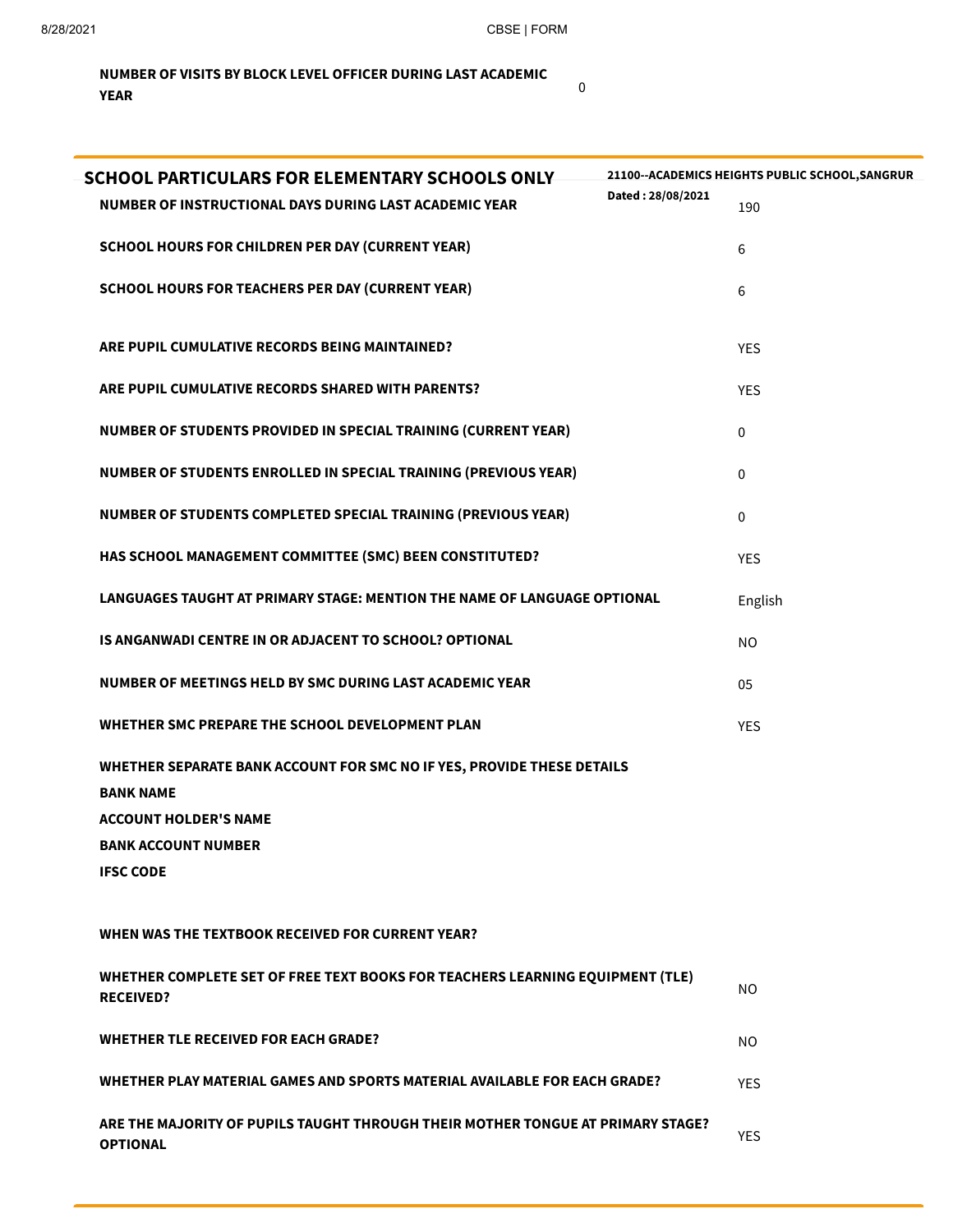| SCHOOL PARTICULARS FOR SECONDARY AND HIGHER SECONDARM GCHOOLS ON LAYS PUBLIC SCHOOL, SANGRUR     |                                                      |
|--------------------------------------------------------------------------------------------------|------------------------------------------------------|
| NUMBER OF INSTRUCTIONAL DAYS DURING LAST ACADEMIC YEAR                                           | Dated: 28/08/2021                                    |
| <b>SCHOOL HOURS FOR CHILDREN PER DAY (CURRENT YEAR)</b>                                          | 6                                                    |
| <b>SCHOOL HOURS FOR TEACHERS PER DAY (CURRENT YEAR)</b>                                          | 6                                                    |
| ARE SCHOOL MANAGEMENT COMMITTEE (SMC) AND SCHOOL MANAGEMENT<br>DEVELOPMENT COMMITTE (SMDC) SAME? | <b>YES</b>                                           |
| IF NO, UPLOAD DETAILS OF SMDC                                                                    | VIEW (PdfHandler.aspx?<br>FileName=smdc/1631111.pdf) |

| PHYSICAL FACILITIES AND EQUIPMENTS          |                                                                       |                   | 21100--ACADEMICS HEIGHTS PUBLIC SCHOOL, SANGRUR |  |  |
|---------------------------------------------|-----------------------------------------------------------------------|-------------------|-------------------------------------------------|--|--|
| <b>NUMBER OF CLASSROOMS BY CONDITION</b>    |                                                                       | Dated: 28/08/2021 |                                                 |  |  |
| <b>PUCCA</b><br><b>Good Condition</b>       | <b>PARTIALLY PUCCA</b>                                                | <b>KUCHCHA</b>    | <b>TENT</b>                                     |  |  |
|                                             | IS LAND AVAILABLE FOR EXPANSION OF SCHOOL ACTIVITIES?                 |                   | <b>YES</b>                                      |  |  |
|                                             | IS SEPARATE ROOM AVAILABLE FOR PRINCIPAL/HEAD TEACHER?                |                   | <b>YES</b>                                      |  |  |
|                                             | IS SEPARATE ROOM AVAILABLE FOR VICE PRINCIPAL/ASSISTANT HEAD TEACHER? |                   | NO.                                             |  |  |
|                                             | IS SEPARATE ROOM AVAILABLE FOR CRAFTS/CO CURRICULAR ACTIVITIES?       |                   | <b>YES</b>                                      |  |  |
| IS STAFF QUARTERS AVAILABLE?                |                                                                       |                   | NO.                                             |  |  |
|                                             | IS HAND WASHING FACILITY AVAILABLE NEAR TOILET/URINALS ?              |                   | <b>YES</b>                                      |  |  |
| <b>IS ELECTRICITY CONNECTION AVAILABLE?</b> |                                                                       |                   | <b>YES</b>                                      |  |  |
|                                             | IS AUDIO/VISUAL/PUBLIC ADDRESS SYSTEM AVAILABLE?                      | <b>YES</b>        |                                                 |  |  |
| <b>IS LCD PROJECTOR AVAILABLE?</b>          |                                                                       | <b>YES</b>        |                                                 |  |  |
| <b>NUMBER OF AVAILABLE PRINTERS</b>         |                                                                       | $\overline{2}$    |                                                 |  |  |
| <b>SPEED OF AVAILABLE PRINTERS</b>          |                                                                       | 20-40 PPM         |                                                 |  |  |
| <b>NUMBER OF PHOTOCOPIERS AVAILABLE</b>     |                                                                       | $\mathbf{1}$      |                                                 |  |  |
| <b>IS LEASE LINE AVAILABLE?</b>             |                                                                       | <b>NO</b>         |                                                 |  |  |
| <b>SPEED OF LEASE LINE (IF AVAILABLE)</b>   |                                                                       | 0                 |                                                 |  |  |
| <b>IS SCANNER AVAILABLE?</b>                |                                                                       | <b>YES</b>        |                                                 |  |  |
| IS RAIN WATER HARVESTING IMPLEMENTED?       |                                                                       | <b>YES</b>        |                                                 |  |  |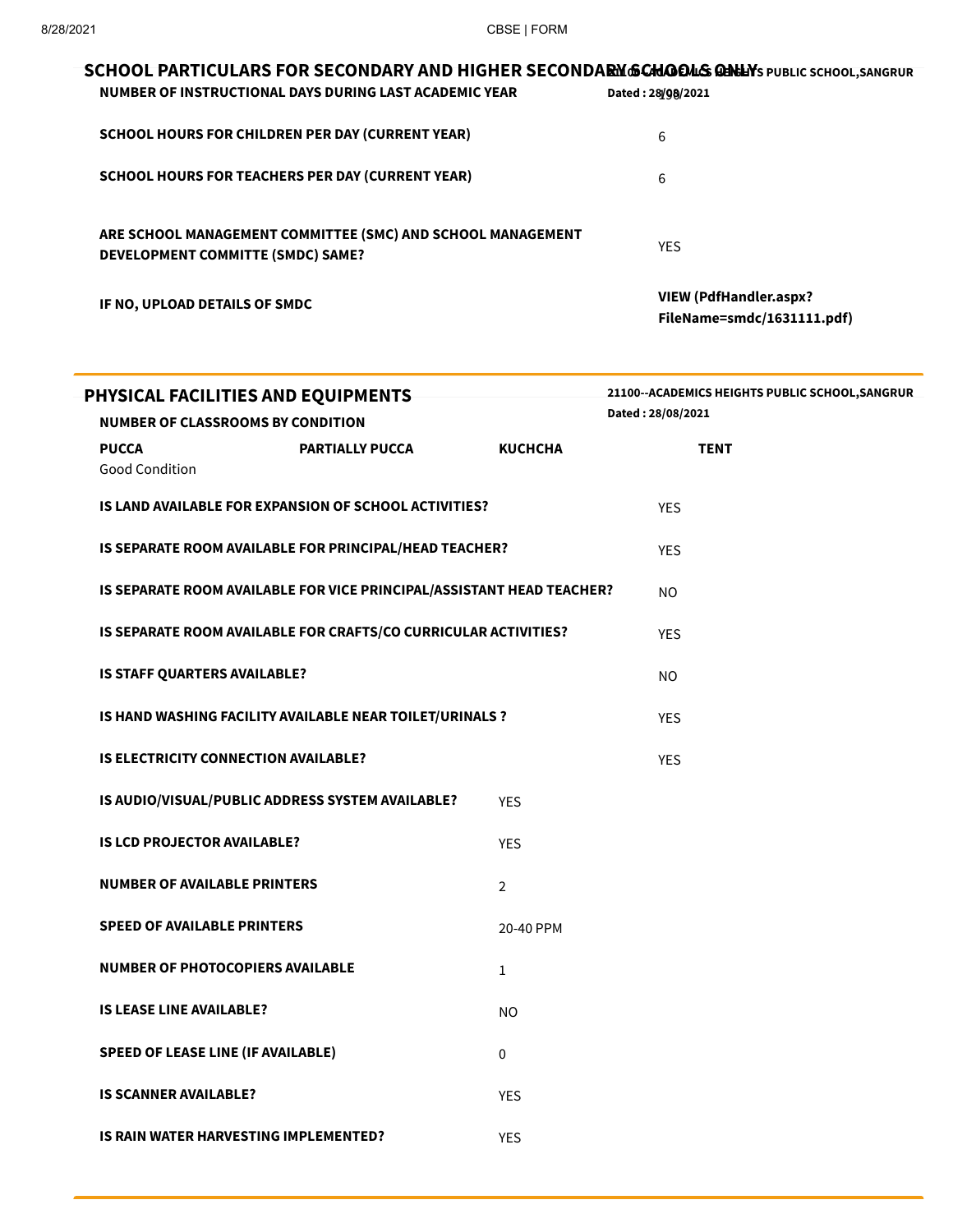21100--ACADEMICS HEIGHTS PUBLIC SCHOOL, SANGRUR Dated : 28/08/2021 ENROLLMENT INFORMATION<br>CATEGORY WISE STUDENTS CLASS GENERAL SC ST OBC PRIMARY 88 5 0 11 **MIDDLE**  $\begin{array}{ccccccc} & 47 & & & & 3 & & 0 & & 3 \\ & & 47 & & & & & 3 & & 0 & & 3 \\ \end{array}$ SECONDARY 54 1 0 2 SENIOR SECONDARY 60 0 0 3

## MINORITY GROUP WISE STUDENTS

| <b>CLASS</b>            | <b>MUSLIM</b> | <b>CHRISTIAN</b> | <b>SIKH</b> | <b>JAIN</b> | <b>OTHERS</b> |
|-------------------------|---------------|------------------|-------------|-------------|---------------|
| <b>PRIMARY</b>          | 2             | 0                | 80          | $\Omega$    | 22            |
| <b>MIDDLE</b>           |               | 0                | 40          | $\Omega$    | 12            |
| <b>SECONDARY</b>        |               | 0                | 45          | $\Omega$    | 11            |
| <b>SENIOR SECONDARY</b> | $\mathbf 0$   | 0                | 50          | $\mathbf 0$ | 13            |

## CHILDREN WITH SPECIAL NEEDS

| <b>CLASS</b>     | <b>VISUAL</b><br><b>IMPAIRMENT</b> | <b>SPEECH</b><br><b>IMPAIRMENT</b> | <b>LOCOMOTIVE</b><br><b>IMPAIRMENT</b> | <b>HEARING</b><br><b>IMPAIRMENT</b> | <b>CEREBRAL</b><br><b>PALSY</b> | <b>LEARNING</b><br><b>DISABILITY</b> | <b>AUTISM</b> | <b>MULTIPLE</b><br><b>DISABILITIES</b> |
|------------------|------------------------------------|------------------------------------|----------------------------------------|-------------------------------------|---------------------------------|--------------------------------------|---------------|----------------------------------------|
| $\mathbf 1$      |                                    |                                    |                                        |                                     |                                 |                                      |               |                                        |
| $\overline{2}$   |                                    |                                    |                                        |                                     |                                 |                                      |               |                                        |
| $\mathbf{3}$     |                                    |                                    |                                        |                                     |                                 |                                      |               |                                        |
| $\overline{4}$   |                                    |                                    |                                        |                                     |                                 |                                      |               |                                        |
| $\sqrt{5}$       |                                    |                                    |                                        |                                     |                                 |                                      |               |                                        |
| $\sqrt{6}$       |                                    |                                    |                                        |                                     |                                 |                                      |               |                                        |
| $\overline{7}$   |                                    |                                    |                                        |                                     |                                 |                                      |               |                                        |
| $\,8\,$          |                                    |                                    |                                        |                                     |                                 |                                      |               |                                        |
| $\boldsymbol{9}$ |                                    |                                    |                                        |                                     |                                 |                                      |               |                                        |
| 10               |                                    |                                    |                                        |                                     |                                 |                                      |               |                                        |
| 11               |                                    |                                    |                                        |                                     |                                 |                                      |               |                                        |
| 12               |                                    |                                    |                                        |                                     |                                 |                                      |               |                                        |

MID DAY MEAL INFORMATION(Only for Government and Aided Schools)

21100--ACADEMICS HEIGHTS PUBLIC SCHOOL,SANGRUR Dated : 28/08/2021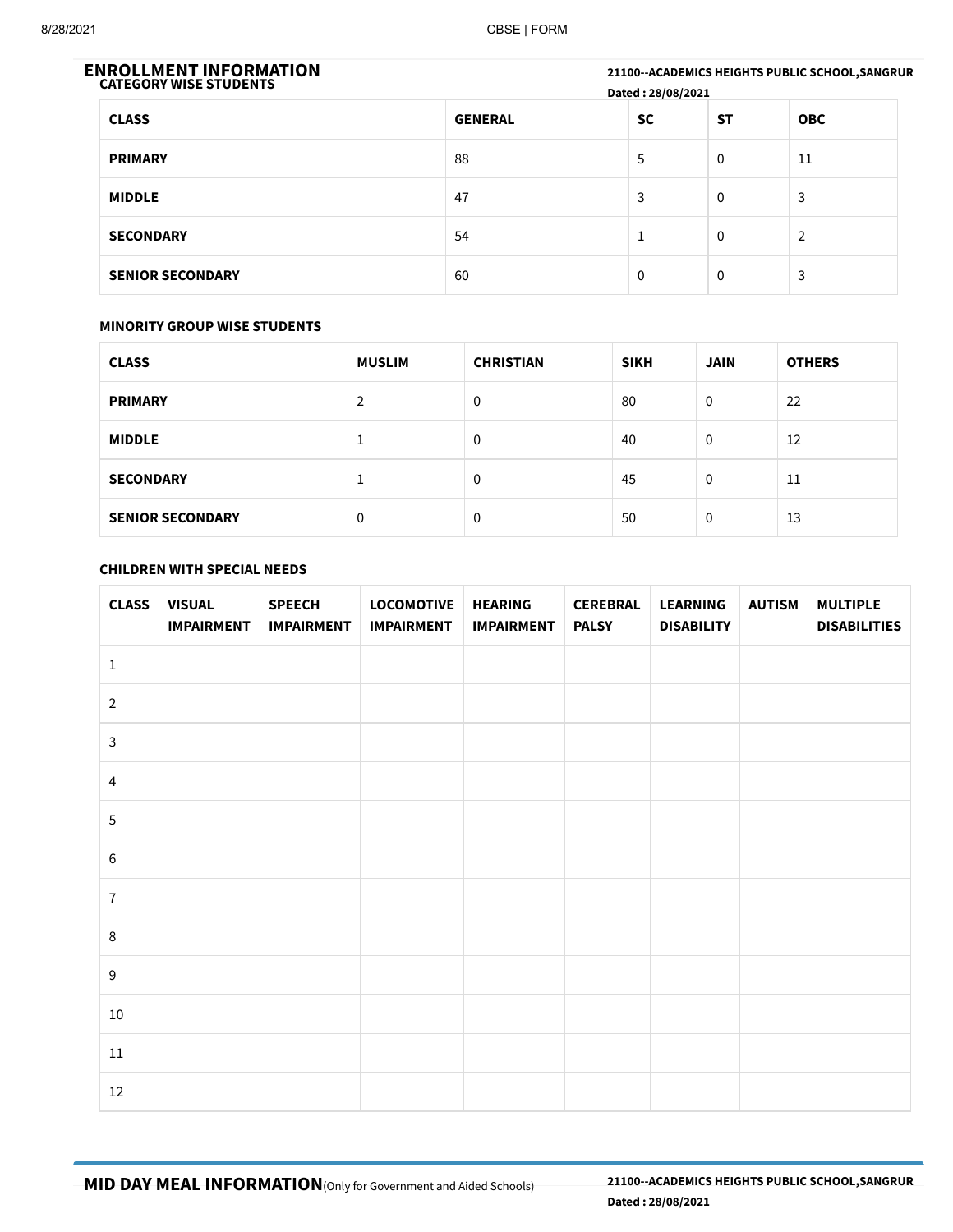

DOES THE SCHOOL HAVE A MANDATORY SPORTS/GAMES PERIOD FROM CLASS 1 TO 12 EVERY DAY ? YES

FACILITY INFORMATION 21100--ACADEMICS HEIGHTS PUBLIC SCHOOL,SANGRUR Dated : 28/08/2021

FACILITY PROVIDED TO PRIMARY STUDENTS

| <b>FACILITY</b>          | <b>GENERAL</b> | <b>SC</b> | <b>ST</b> | <b>OBC</b> | <b>MUSLIM MINORITY</b> |
|--------------------------|----------------|-----------|-----------|------------|------------------------|
| <b>FREE TEXT BOOKS</b>   |                |           |           |            |                        |
| <b>FREE UNIFORMS</b>     |                |           |           |            |                        |
| STATE DEFINED INCENTIVES |                |           |           |            |                        |

### FACILITY PROVIDED TO UPPER PRIMARY STUDENTS

| <b>FACILITY</b>          | <b>GENERAL</b> | <b>SC</b> | <b>ST</b> | <b>OBC</b> | <b>MUSLIM MINORITY</b> |
|--------------------------|----------------|-----------|-----------|------------|------------------------|
| <b>FREE TEXT BOOKS</b>   | 3              | 2         |           |            |                        |
| <b>FREE UNIFORMS</b>     |                |           |           |            |                        |
| STATE DEFINED INCENTIVES |                |           |           |            |                        |

### FACILITY PROVIDED TO CWSN STUDENTS

| <b>FACILITY</b>          | <b>ELEMENTARY</b> | <b>SECONDARY</b> | <b>HIGHER SECONDARY</b> |
|--------------------------|-------------------|------------------|-------------------------|
| <b>BRAILL BOOKS/KITS</b> |                   |                  |                         |
| <b>LOW VISION KIT</b>    |                   |                  |                         |
| <b>BRACES</b>            |                   |                  |                         |
| <b>CRUTCHES</b>          |                   |                  |                         |
| <b>WHEEL CHAIRS</b>      |                   |                  |                         |
| <b>CALIPERS</b>          |                   |                  |                         |
| TRI CYCLES               |                   |                  |                         |